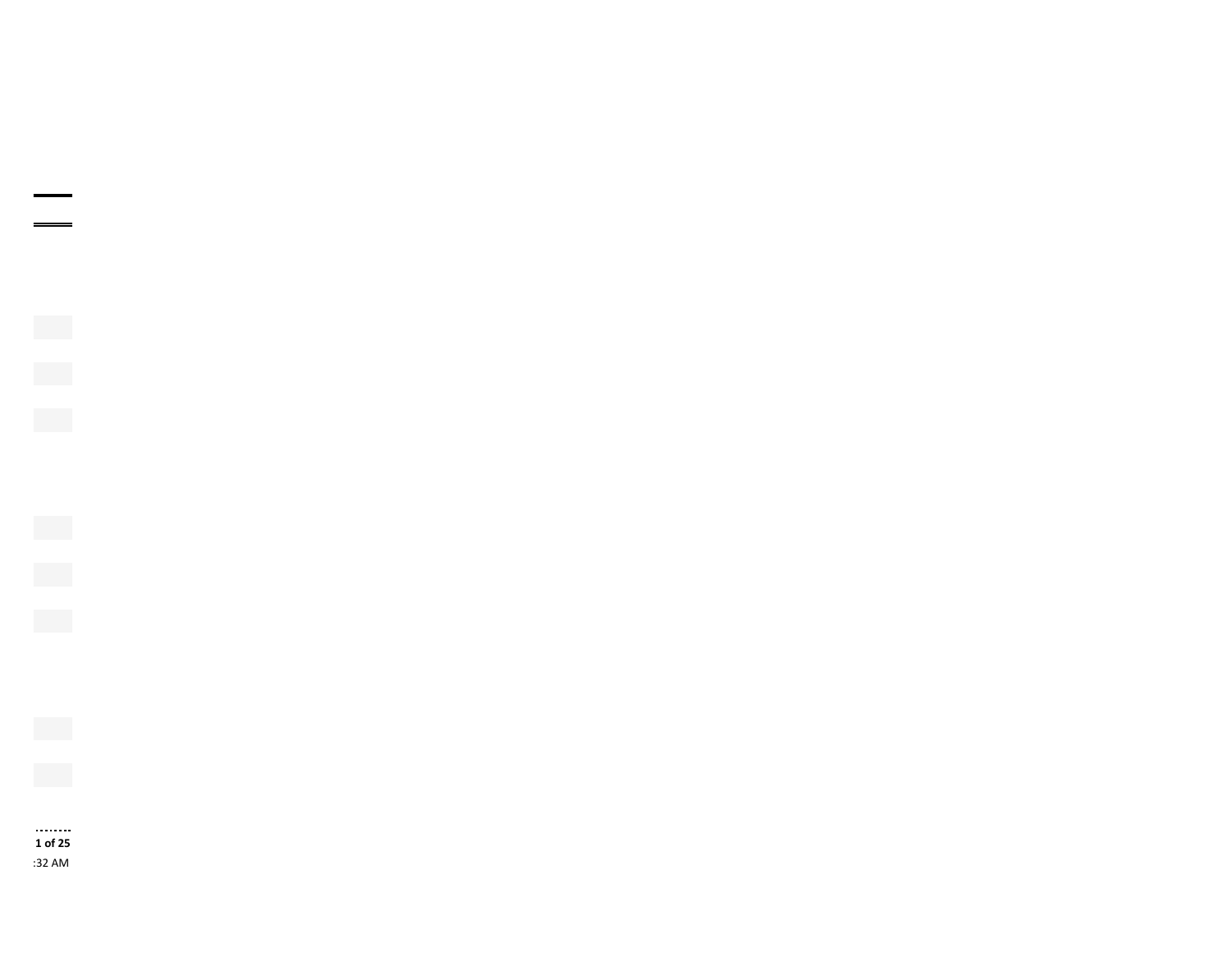| Validation # Last, First                               | Club                    |      | Show Wt. Place Special Placing |
|--------------------------------------------------------|-------------------------|------|--------------------------------|
| ABC  20 records                                        |                         |      |                                |
| 38 ………… 6 records                                      |                         |      |                                |
| 53399 Holmes, Brady                                    | <b>Goliad County 4H</b> | 1490 | 6                              |
| 39 ·············· 1 record<br>49484 Bennett, Cassie Jo | Midland County 4H       | 1437 | 1 Champion ABC                 |
| 40 ············· 1 record<br>48384 Boettcher, Madalyne | Lexington FFA           | 1333 | 1 Reserve Champion ABC         |

-------------------------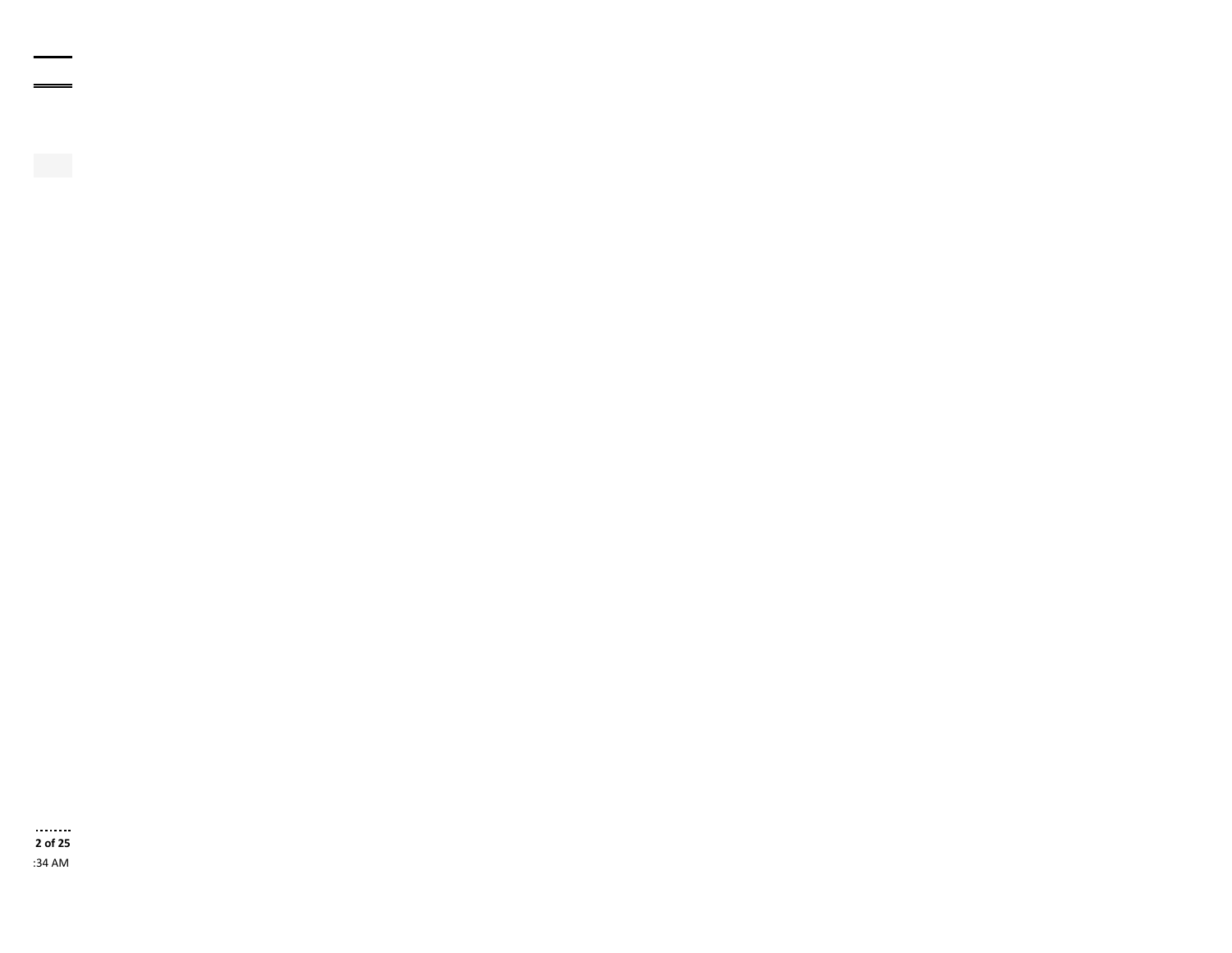| Validation # Last, First  | Club               | Show Wt. | Place Special Placing    |
|---------------------------|--------------------|----------|--------------------------|
| Angus ………… 11 records     |                    |          |                          |
| 41 ………… 3 records         |                    |          |                          |
| 46310 Fallon, Annie       | <b>Bells FFA</b>   | 1202     | $\mathbf{1}$             |
| 48710 Brown, Skylar       | Llano County 4H    | 1189     | $\overline{2}$           |
| 50257 Wiatrek, Austin     | Aledo FFA          | 1178     | $\mathsf 3$              |
| 42 ………… 3 records         |                    |          |                          |
| 49179 Underwood, O'Brien  | Mason FFA          | 1294     | $\mathbf{1}$             |
| 48399 Turner, Mylie       | Lexington FFA      | 1268     | $\overline{2}$           |
| 47887 Fudge, Baleigh      | Karnes City FFA    | 1262     | $\mathsf 3$              |
| 43 ………… 3 records         |                    |          |                          |
| 49131 Smart, Landrie      | Collin County 4H   | 1399     | $\mathbf 1$              |
| 51491 Hinze, Weston       | <b>Burton FFA</b>  | 1497     | $\overline{2}$           |
| 50839 Shout, Sydney       | <b>Timpson FFA</b> | 1425     | 3                        |
| 44 ………… 1 record          |                    |          |                          |
| 49131 Smart, Landrie      | Collin County 4H   | 1399     | 1 Champion Angus         |
| 45 ············· 1 record |                    |          |                          |
| 49179 Underwood, O'Brien  | Mason FFA          | 1294     | 1 Reserve Champion Angus |

Page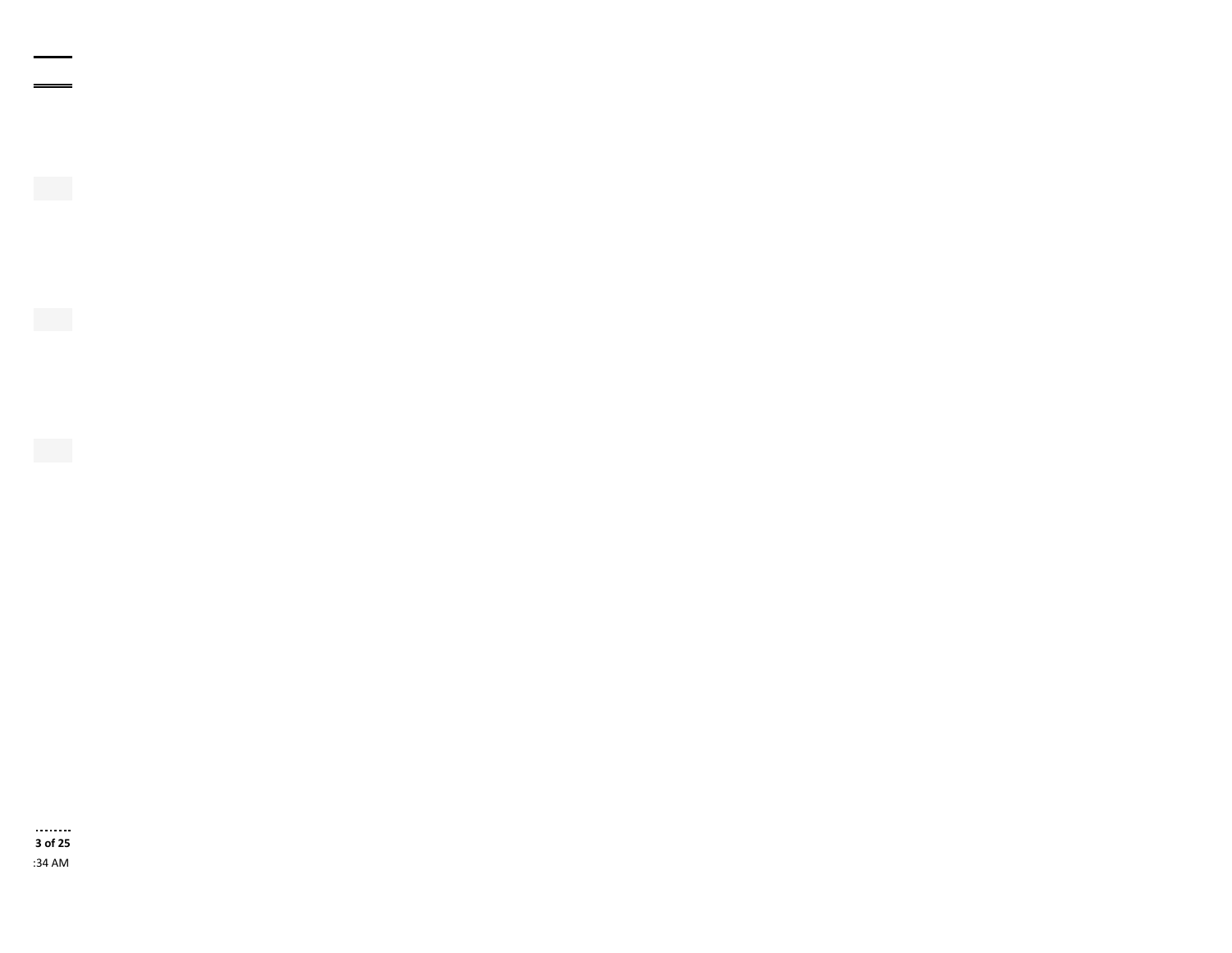| Validation # Last, First   | Club                 |      | Show Wt. Place Special Placing |
|----------------------------|----------------------|------|--------------------------------|
| Black Cross  20 records    |                      |      |                                |
| 70 ············· 6 records |                      |      |                                |
| 47914 Morawietz, Luke      | Falls City FFA       | 1128 | $\mathbf{1}$                   |
| 50738 Stewardson, Jack     | San Saba County 4H   | 1145 | $\overline{2}$                 |
| 40977 Gulley, June         | Frio County 4H       | 1159 | 3                              |
| 47361 Blair, Jaylee        | Ropes FFA            | 1144 | 4                              |
| 48586 Sadler, Blane        | Limestone County 4H  | 1107 | 5                              |
| 50605 Kalina, Alexandria   | Runnels County 4H    | 1149 | 6                              |
|                            |                      |      |                                |
| 71 ············· 6 records |                      |      |                                |
| 47700 Cromeans, Jaxson     | <b>Grandview FFA</b> | 1285 | $\mathbf{1}$                   |
| 47880 Clark, Treyton       | Karnes City FFA      | 1279 | $\overline{2}$                 |
| 39536 Bradford, Jett       | Carson County 4H     | 1269 | 3                              |
| 49125 Requenez, Dominique  | Palm View FFA        | 1299 | 4                              |
| 40260 David, Dakota        | Pilot Point FFA      | 1291 | 5                              |
| 40173 Carlson, Emily       | Deaf Smith County 4H | 1255 | 6                              |
|                            |                      |      |                                |
| 72 ············· 6 records |                      |      |                                |
| 48850 Airhart, Austin      | Lubbock County 4H    | 1437 | $\mathbf{1}$                   |
| 50295 Cleavinger, Berkley  | Lazbuddie FFA        | 1499 | $\overline{2}$                 |
| 51892 Felux, Olivia        | Poth FFA             | 1459 | 3                              |
| 49676 Allan, Landry        | Prairie Valley FFA   | 1434 | 4                              |
| 50421 Hale, Jett           | Roberts County 4H    | 1398 | 5                              |
| 47921 Rouse, Kipton        | Karnes County 4H     | 1429 | 6                              |
|                            |                      |      |                                |
| 73 ············· 1 record  |                      |      |                                |
| 48850 Airhart, Austin      | Lubbock County 4H    | 1437 | 1 Champion Black Cross         |
|                            |                      |      |                                |
|                            |                      |      |                                |

Junior Market Steers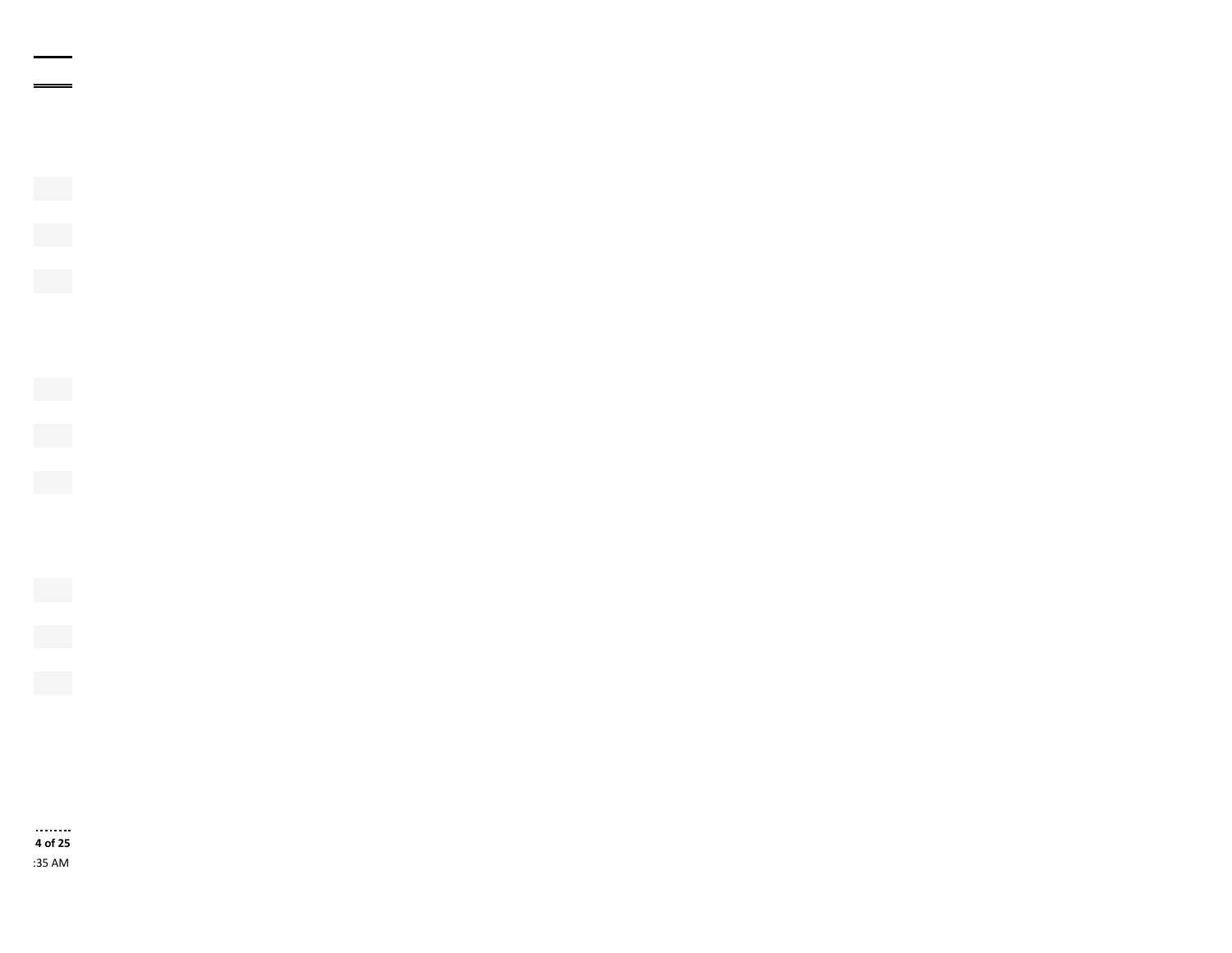| Validation # Last, First  | Club          | Show Wt. Place Special Placing         |
|---------------------------|---------------|----------------------------------------|
| Black Cross  20 records   |               |                                        |
| 74 ………… 1 record          |               |                                        |
| 50295 Cleavinger, Berkley | Lazbuddie FFA | 1 Reserve Champion Black Cross<br>1499 |

--------------------------

. . . .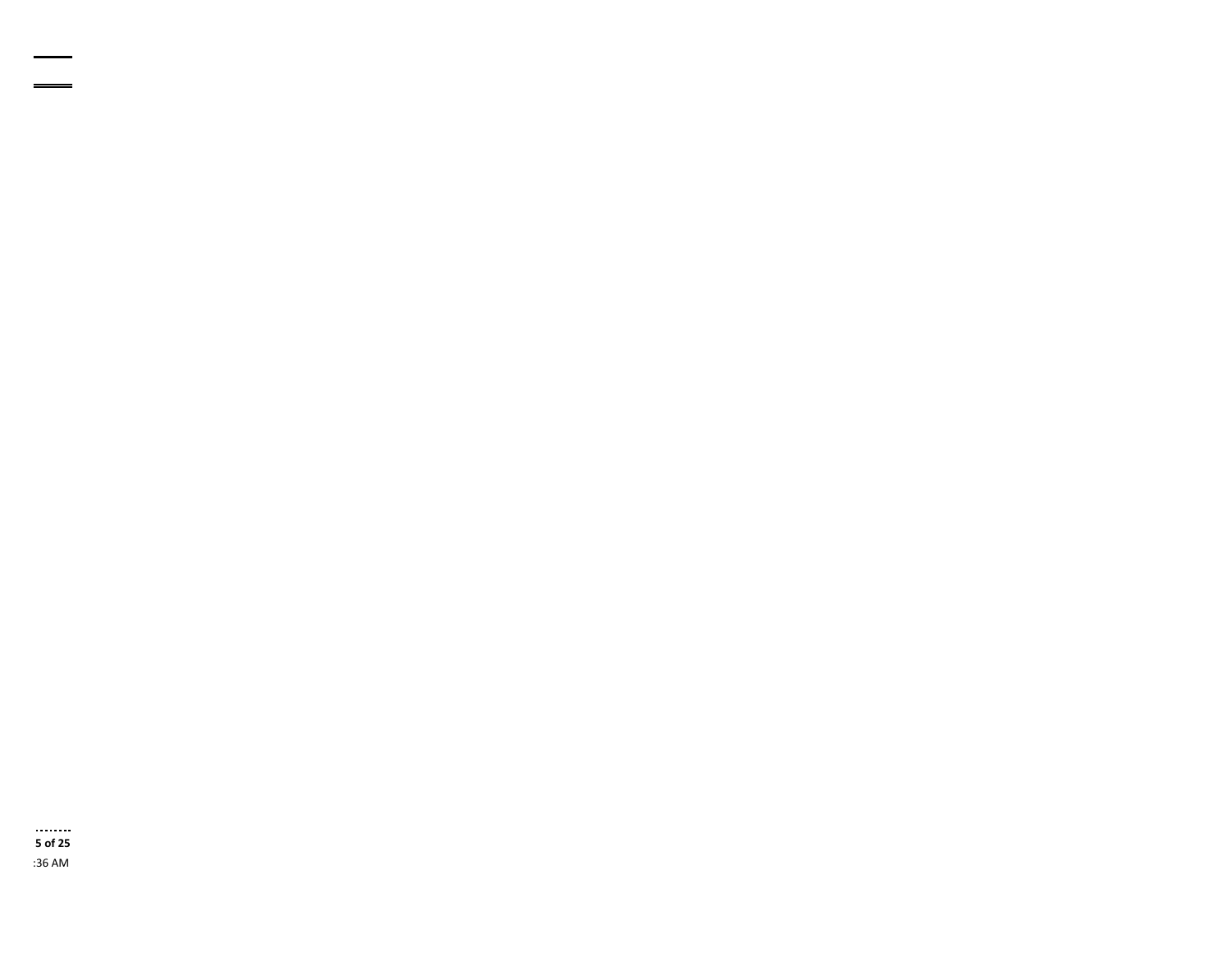| Validation # Last, First | Club                    |      | Show Wt. Place Special Placing |
|--------------------------|-------------------------|------|--------------------------------|
| Brahman  8 records       |                         |      |                                |
| 21 ………… 2 records        |                         |      |                                |
| 38617 Ducote, Marti      | Jourdanton FFA          | 1174 | $\mathbf{1}$                   |
| 47892 Fudge, Broden      | Karnes City FFA         | 1100 | $\overline{2}$                 |
|                          |                         |      |                                |
| 22 ………… 2 records        |                         |      |                                |
| 51719 Kirchner, Leianne  | Williamson County 4H    | 1279 | $\mathbf{1}$                   |
| 53394 Butler, Braxton    | <b>Goliad FFA</b>       | 1260 | $\overline{2}$                 |
|                          |                         |      |                                |
| 23 ………… 2 records        |                         |      |                                |
| 50780 White, Kelton      | <b>Scurry County 4H</b> | 1429 | $\mathbf{1}$                   |
| 49749 Winn, Shelby       | Lake Creek FFA          | 1409 | $\overline{2}$                 |
|                          |                         |      |                                |
| 24 ………… 1 record         |                         |      |                                |
| 50780 White, Kelton      | <b>Scurry County 4H</b> | 1429 | 1 Champion Brahman             |
|                          |                         |      |                                |
| 25 ………… 1 record         |                         |      |                                |
| 51719 Kirchner, Leianne  | Williamson County 4H    | 1279 | 1 Reserve Champion Brahman     |

 $- - -$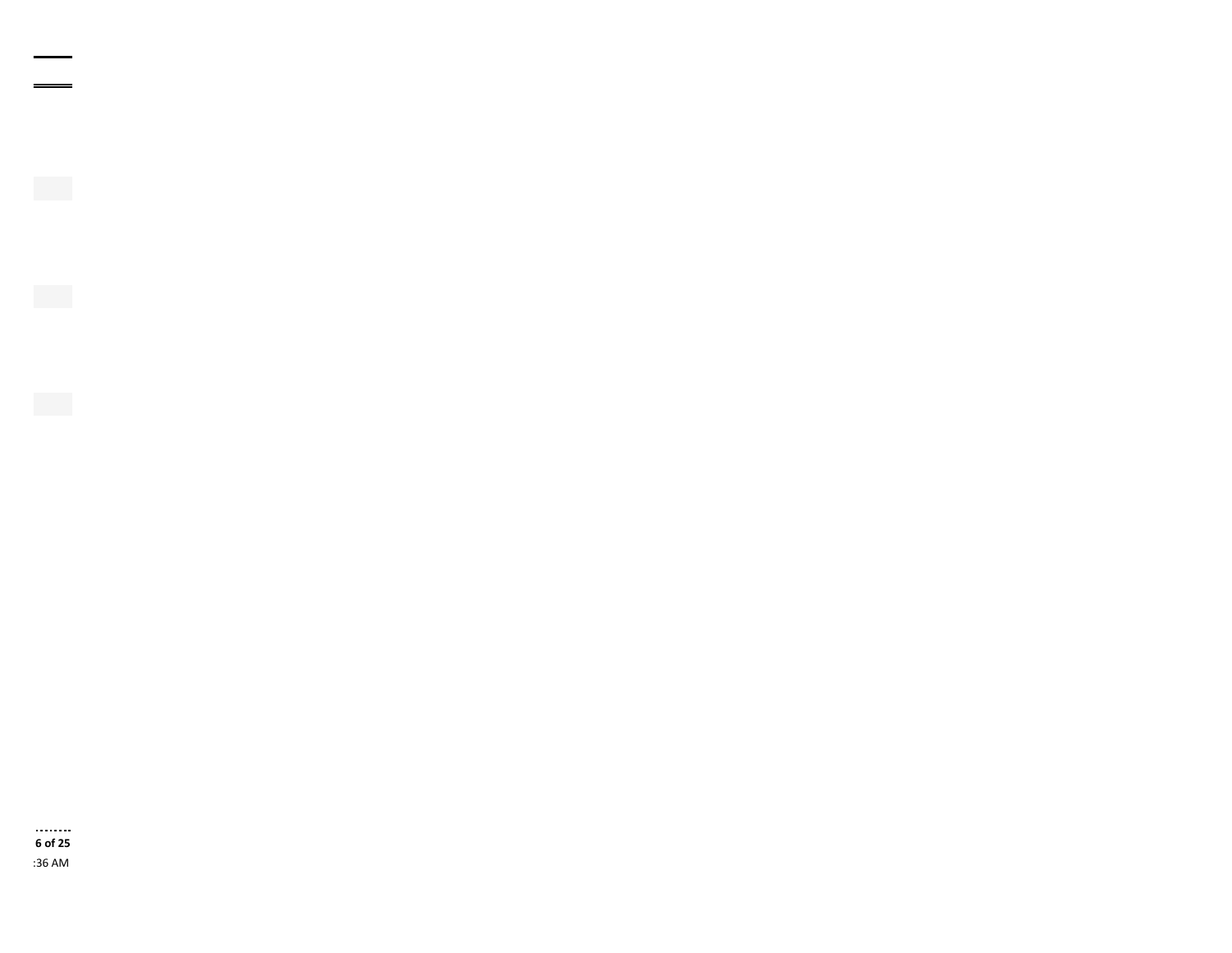| Validation # Last, First | Club              | Show Wt. | Place Special Placing      |
|--------------------------|-------------------|----------|----------------------------|
| Brangus ………… 11 records  |                   |          |                            |
| 31 ………… 3 records        |                   |          |                            |
| 49757 Winn, Morgan       | Lake Creek FFA    | 1258     | $\mathbf{1}$               |
| 51295 Hesse, Dallas      | Uvalde County 4H  | 1268     | $\overline{2}$             |
| 49098 Cleere, James      | Madison County 4H | 1174     | $\mathsf{3}$               |
| 32 ………… 3 records        |                   |          |                            |
| 48321 Hagan, Lane        | Lavaca County 4H  | 1279     | $\mathbf{1}$               |
| 48284 Guzman, Lacey      | Cotulla FFA       | 1287     | $\overline{2}$             |
| 52015 Hastings, Britlee  | Stockdale FFA     | 1273     | $\ensuremath{\mathsf{3}}$  |
| 33  3 records            |                   |          |                            |
| 46587 Allen, Graden      | Abernathy FFA     | 1398     | $\mathbf{1}$               |
| 49174 Worrell, Jarrett   | Mason County 4H   | 1399     | $\overline{2}$             |
| 49583 Hobbs, Kennedy     | Milam County 4H   | 1399     | 3                          |
| 34 ………… 1 record         |                   |          |                            |
| 48321 Hagan, Lane        | Lavaca County 4H  | 1279     | 1 Champion Brangus         |
| 35 ………… 1 record         |                   |          |                            |
| 46587 Allen, Graden      | Abernathy FFA     | 1398     | 1 Reserve Champion Brangus |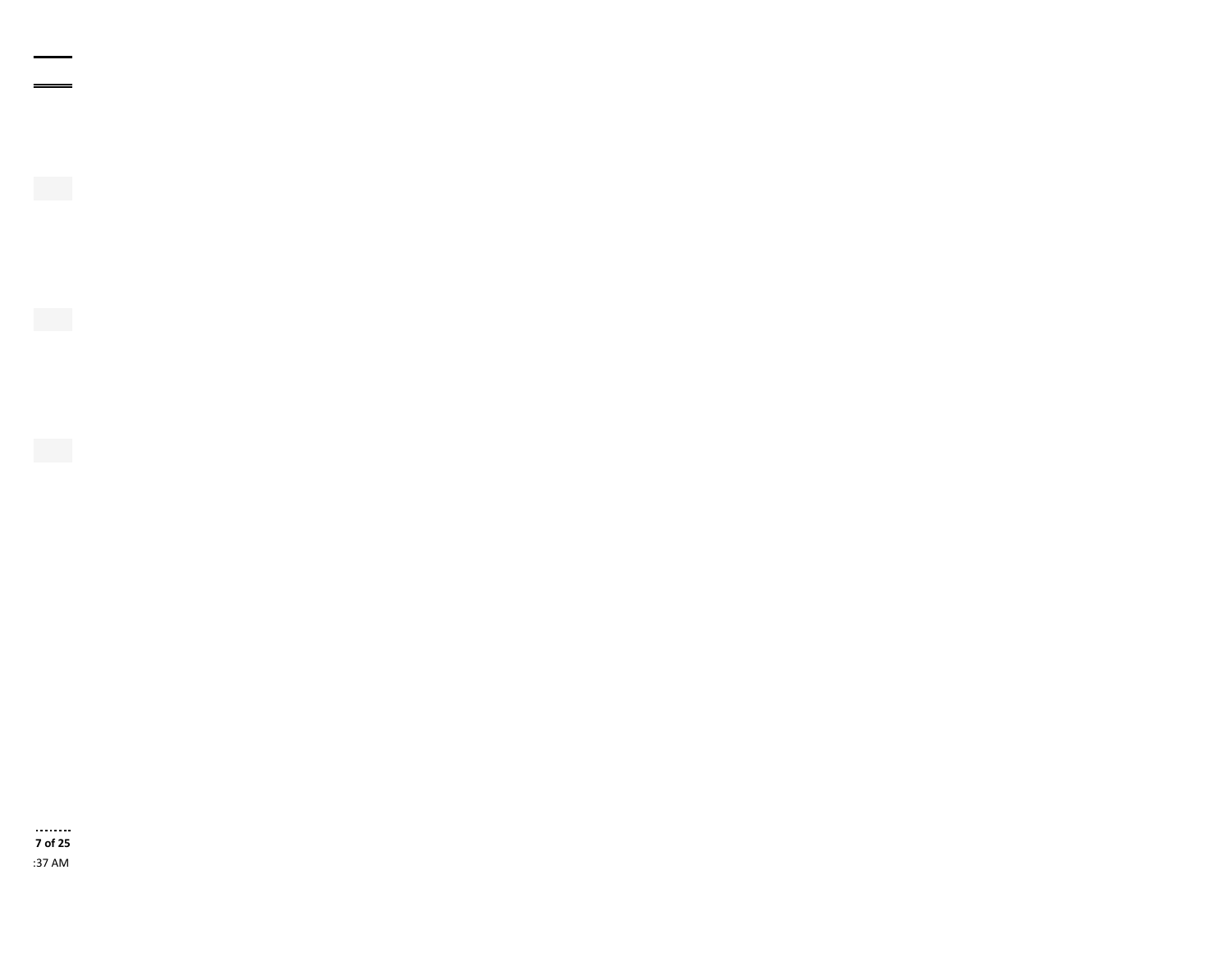| Validation # Last, First   | Club               |      | Show Wt. Place Special Placing |      |
|----------------------------|--------------------|------|--------------------------------|------|
| Charolais  21 records      |                    |      |                                |      |
| 11 ············· 6 records |                    |      |                                |      |
| 50369 Mcmurphy, Grayson    | Randall County 4H  | 1168 | $\mathbf{1}$                   |      |
| 49315 Meurer, Caiden       | West FFA           | 1173 | $\overline{2}$                 |      |
| 39815 Milburn, Kaylee      | Allen FFA          | 1189 | 3                              |      |
| 47308 Koonsman, Jordyn     | <b>Blum FFA</b>    | 1177 | $\overline{a}$                 |      |
| 38739 Teich, Riley         | <b>Bandera FFA</b> | 1178 | 5                              |      |
| 39005 Shiller, Sydney      | <b>Blanco FFA</b>  | 1197 | 6                              |      |
|                            |                    |      |                                |      |
|                            |                    |      |                                |      |
| 12 ………… 6 records          |                    |      |                                |      |
| 48028 Rust, Kendyl         | Kendall County 4H  | 1289 | $\mathbf{1}$                   |      |
| 49472 Lambert, Kimbre      | Midland County 4H  | 1282 | $\overline{2}$                 |      |
| 46608 Carver, Berkley      | Abernathy FFA      | 1274 | 3                              |      |
| 50365 Mcmurphy, Layton     | Randall County 4H  | 1289 | 4                              |      |
| 49058 Graham, Lincoln      | Lynn County 4H     | 1285 | 5                              |      |
| 52939 Hilburn, Kate        | Denver City FFA    | 1268 | 6                              |      |
|                            |                    |      |                                |      |
| 13 ………… 6 records          |                    |      |                                |      |
| 49577 Patin, Stiles        | Milam County 4H    | 1374 | $\mathbf{1}$                   |      |
| 48748 Bird, Berkley        | Lubbock County 4H  | 1384 | $\overline{2}$                 |      |
| 48929 Holmes, Madison      | <b>Idalou FFA</b>  | 1348 | 3                              |      |
| 49188 Martin, Dakota       | Mason County 4H    | 1379 | $\overline{4}$                 |      |
| 53153 Stone, Jade          | Martin County 4H   | 1399 | 5                              |      |
| 49053 Redwine, Reece       | O'Donnell FFA      | 1397 | 6                              |      |
|                            |                    |      |                                |      |
| 14 ………… 1 record           |                    |      |                                |      |
|                            |                    |      |                                |      |
| 49577 Patin, Stiles        | Milam County 4H    | 1374 | 1 Champion Charolais           |      |
|                            |                    |      |                                |      |
|                            |                    |      |                                |      |
| Junior Market Steers       |                    |      |                                | Page |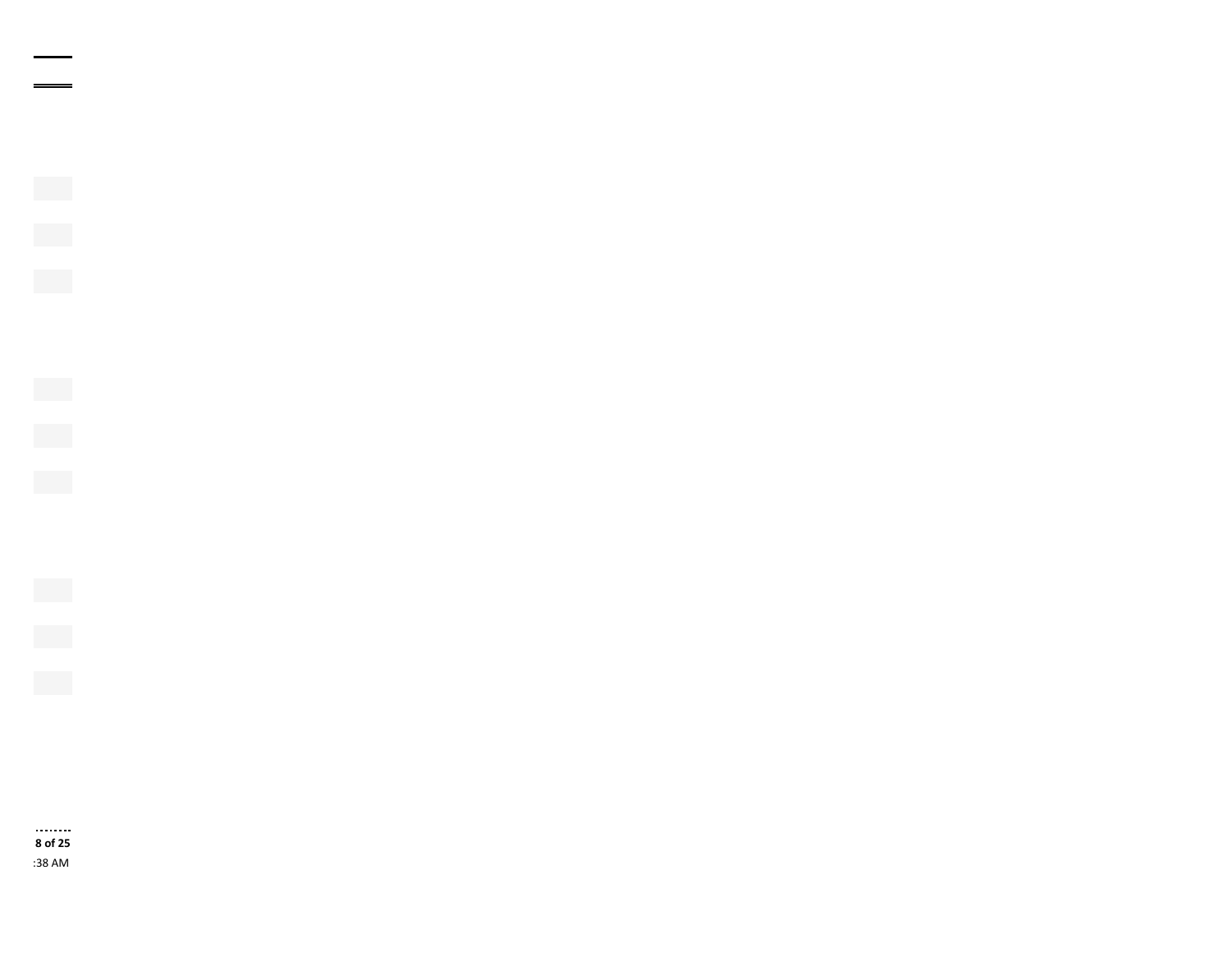| Validation # Last, First | Club              |      | Show Wt. Place Special Placing        |
|--------------------------|-------------------|------|---------------------------------------|
| Charolais  21 records    |                   |      |                                       |
| 15 ………… 1 record         |                   |      |                                       |
| 48748 Bird, Berkley      | Lubbock County 4H | 1384 | 1 Reserve Champion Charolais          |
| 84 ………… 1 record         |                   |      |                                       |
| 49577 Patin, Stiles      | Milam County 4H   | 1374 | 1 Reserve Grand Champion Market Steer |

-------------------------

 $- - -$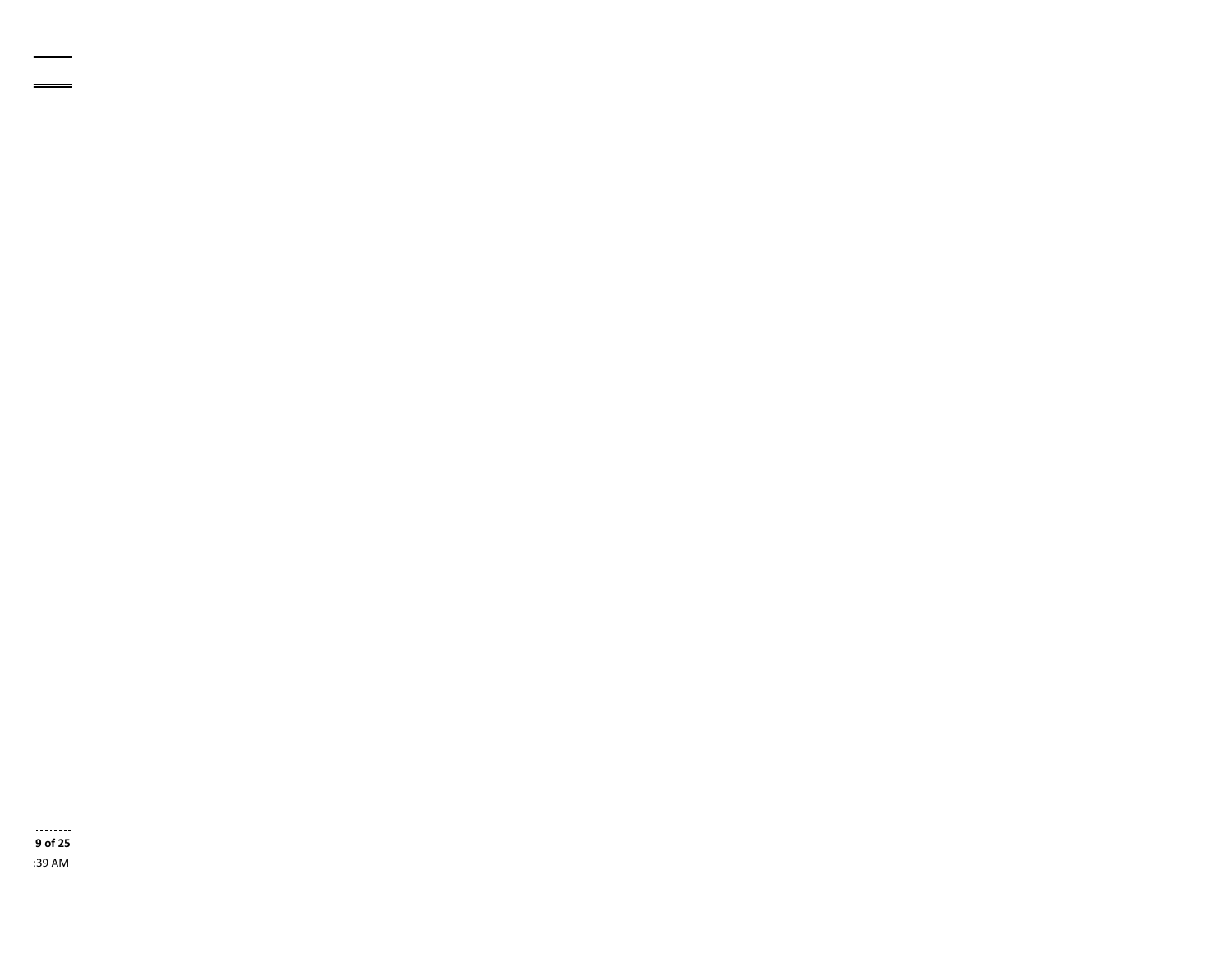| Validation # Last, First    | Club                     |      | Show Wt. Place Special Placing |
|-----------------------------|--------------------------|------|--------------------------------|
| Hereford  17 records        |                          |      |                                |
| 06 ·············· 5 records |                          |      |                                |
| 51075 Stone, Allison        | <b>Taylor County 4H</b>  | 1209 | $\mathbf{1}$                   |
| 52025 Mutz, Kaylen          | Floresville FFA          | 1161 | $\overline{2}$                 |
| 52935 Hamilton, Allie       | Jack County 4H           | 1167 | 3                              |
| 48482 Johnson, Silas        | Leon County 4H           | 1204 | 4                              |
| 39889 Little, Tyler         | Davenport FFA            | 1169 | 5                              |
| 07 ·············· 5 records |                          |      |                                |
| 52346 Day, Ryder            | Meadow FFA               | 1286 | $\mathbf{1}$                   |
| 38499 Myers, Reece          | Armstrong County 4H      | 1217 | $\overline{2}$                 |
| 48906 Pounds, Coley         | Lubbock County 4H        | 1223 | 3                              |
| 48886 Mimms, Braxtyn        | Lubbock County 4H        | 1294 | $\overline{4}$                 |
| 48437 Dudley, Quannah       | Centerville FFA          | 1229 | 5                              |
| 08 ………… 5 records           |                          |      |                                |
| 53178 Stone, Roxton         | Martin County 4H         | 1388 | $\mathbf{1}$                   |
| 52360 Harlan, Jerzee        | <b>Wellman Union FFA</b> | 1367 | $\overline{2}$                 |
| 39196 Brock, Kollins        | <b>Briscoe County 4H</b> | 1339 | 3                              |
| 46698 Woerner, Drake        | Hale County 4H           | 1474 | 4                              |
| 49851 Barber, Aidyn         | Dumas FFA                | 1469 | 5                              |
| 09 ············· 1 record   |                          |      |                                |
| 53178 Stone, Roxton         | Martin County 4H         | 1388 | 1 Champion Hereford            |
| 10 ············· 1 record   |                          |      |                                |
| 52346 Day, Ryder            | <b>Meadow FFA</b>        | 1286 | 1 Reserve Champion Hereford    |
| Junior Market Steers        |                          |      | Page 1                         |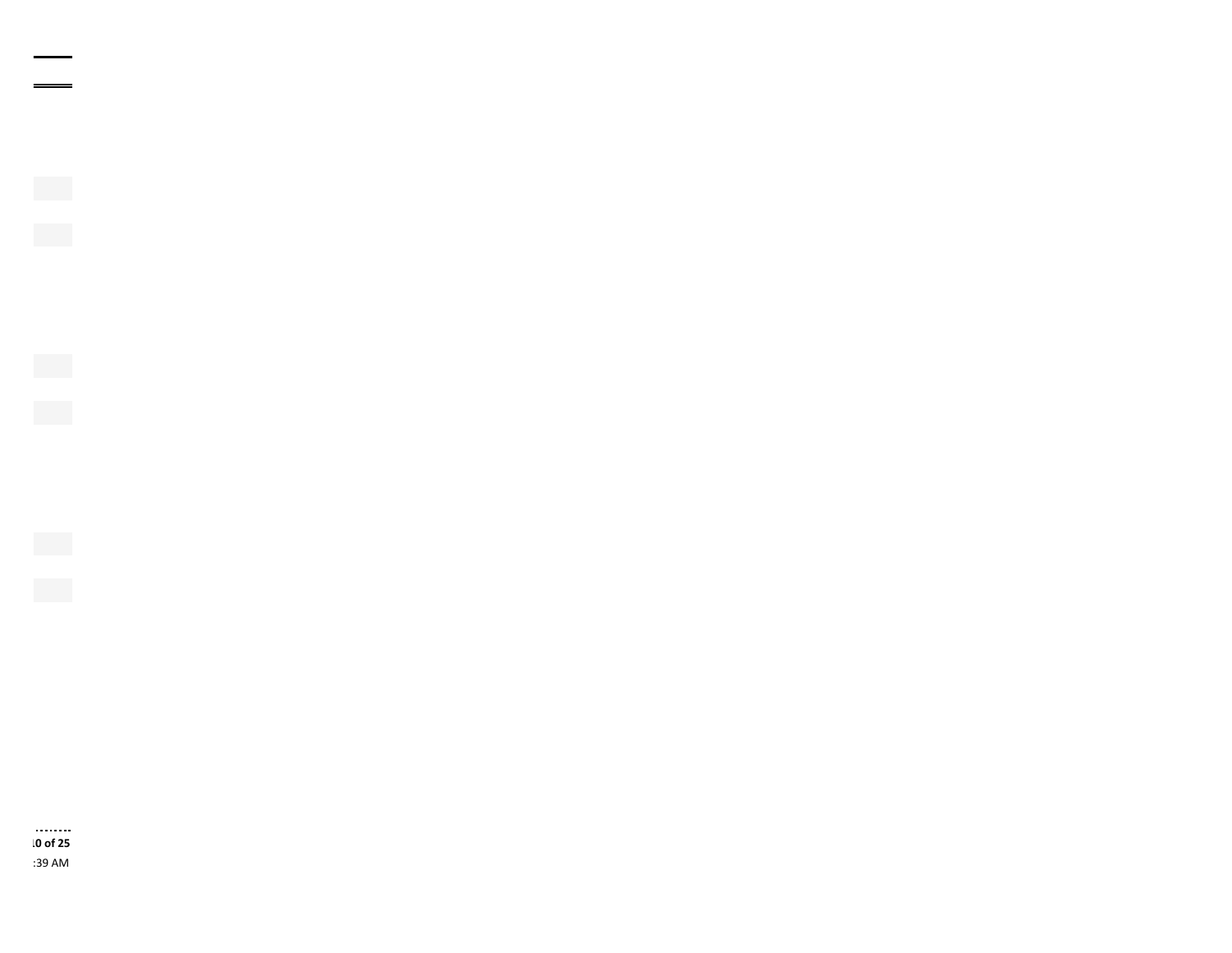|  | Validation #<br>Last | --<br><b>First</b> | Club | Show Wt. | Special Placing<br>Place |
|--|----------------------|--------------------|------|----------|--------------------------|
|  |                      |                    |      |          |                          |

Hereford ·············· 17 records

 $\blacksquare$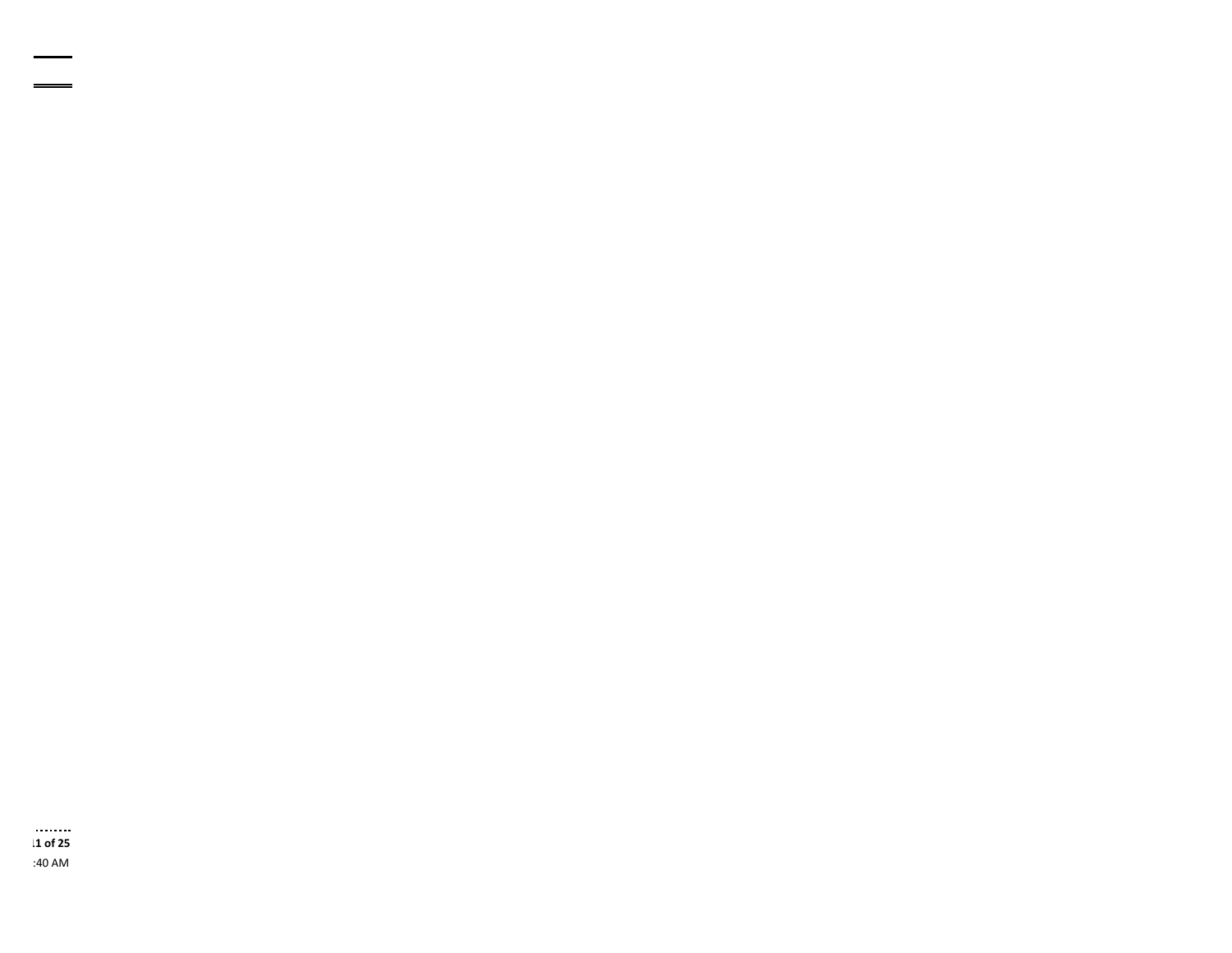| Validation # Last, First   | Club                       |      | Show Wt. Place Special Placing |
|----------------------------|----------------------------|------|--------------------------------|
| Limousin  14 records       |                            |      |                                |
| 60 ············· 4 records |                            |      |                                |
| 40752 Tusa, Charlie        | Falls County 4H            | 1185 | $\mathbf{1}$                   |
| 49494 Crawford, Trey       | Midland County 4H          | 1193 | $\overline{2}$                 |
| 46501 Thayne, Reese        | <b>Guadalupe County 4H</b> | 1189 | 3                              |
| 38578 Weiss, Beidler       | Atascosa County 4H         | 1179 | 4                              |
|                            |                            |      |                                |
| 61 ············· 4 records |                            |      |                                |
| 47417 Cody, Caiman         | <b>Tolar FFA</b>           | 1279 | $\mathbf{1}$                   |
| 51414 Martinez, John       | Waller County 4H           | 1269 | $\overline{2}$                 |
| 48773 Swan, Brynlee        | Shallowater FFA            | 1283 | 3                              |
| 46847 Griffice, Hannah     | Goose Creek Memorial FFA   | 1260 | 4                              |
|                            |                            |      |                                |
| 62 ············· 4 records |                            |      |                                |
| 48749 Bird, London         | Lubbock County 4H          | 1377 | $\mathbf{1}$                   |
| 46229 Bowers, Anleigh      | Gray County 4H             | 1410 | $\overline{2}$                 |
| 48488 Mcallister, Lincoln  | Leon County 4H             | 1424 | 3                              |
| 49513 Nix, Kaitlyn         | De Leon FFA                | 1389 | $\overline{4}$                 |
|                            |                            |      |                                |
| 63 ………… 1 record           |                            |      |                                |
|                            |                            |      |                                |
| 48749 Bird, London         | Lubbock County 4H          | 1377 | 1 Champion Limousin            |
| 64 ………… 1 record           |                            |      |                                |
| 47417 Cody, Caiman         | <b>Tolar FFA</b>           | 1279 | 1 Reserve Champion Limousin    |
|                            |                            |      |                                |

-------------------------Junior Market Steers

. . . .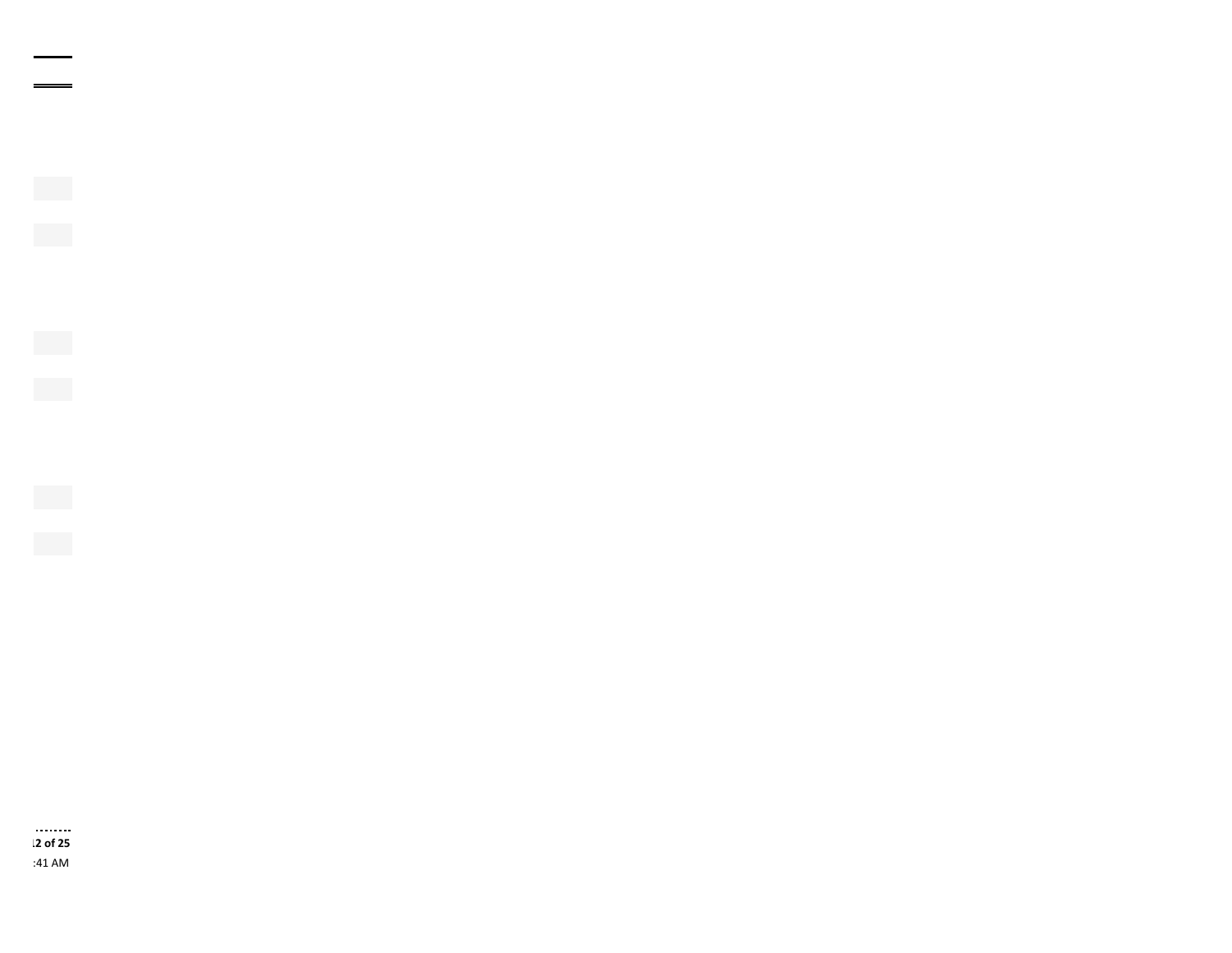| Validation # Last, First    | Club                       |      | Show Wt. Place Special Placing |        |
|-----------------------------|----------------------------|------|--------------------------------|--------|
| Maine-Anjou ………… 17 records |                            |      |                                |        |
| 01 ·············· 5 records |                            |      |                                |        |
| 46563 Thayne, Ali           | <b>Guadalupe County 4H</b> | 1169 | $\mathbf{1}$                   |        |
| 53352 Neel, Lauren          | <b>Elkhart FFA</b>         | 1169 | $\overline{2}$                 |        |
| 50400 Levien, Bentli        | Refugio County 4H          | 1169 | 3                              |        |
| 47304 Delong, Cheyenne      | <b>Whitney FFA</b>         | 1129 | 4                              |        |
| 40349 Corpus, Addison       | Dewitt County 4H           | 1183 | 5                              |        |
| 02 ·············· 5 records |                            |      |                                |        |
| 48109 Frazar, Lexi          | Kerr County 4H             | 1279 | $\mathbf{1}$                   |        |
| 46478 Erwin, Kadie          | Seguin FFA                 | 1277 | $\overline{2}$                 |        |
| 47910 Wallace, Kipton       | Falls City FFA             | 1296 | 3                              |        |
| 50301 Kirby, Kobi           | Lazbuddie FFA              | 1309 | 4                              |        |
| 48444 Ezell, Raylie         | Leon County 4H             | 1294 | 5                              |        |
| 03 ………… 5 records           |                            |      |                                |        |
| 48962 Patschke, Bricelyn    | <b>Idalou FFA</b>          | 1378 | $\mathbf{1}$                   |        |
| 46434 Schneider, Karlie     | <b>Marion FFA</b>          | 1397 | $\overline{2}$                 |        |
| 46441 Gembler, Haylyn       | <b>Marion FFA</b>          | 1377 | 3                              |        |
| 50183 Moore, Jett           | Aledo FFA                  | 1499 | 4                              |        |
| 46558 Wells, Tucker         | <b>Guadalupe County 4H</b> | 1429 | 5                              |        |
| 04 ············· 1 record   |                            |      |                                |        |
| 48962 Patschke, Bricelyn    | <b>Idalou FFA</b>          | 1378 | 1 Champion Maine-Anjou         |        |
| 05 ·············· 1 record  |                            |      |                                |        |
| 48109 Frazar, Lexi          | Kerr County 4H             | 1279 | 1 Reserve Champion Maine-Anjou |        |
| Junior Market Steers        |                            |      |                                | Page 1 |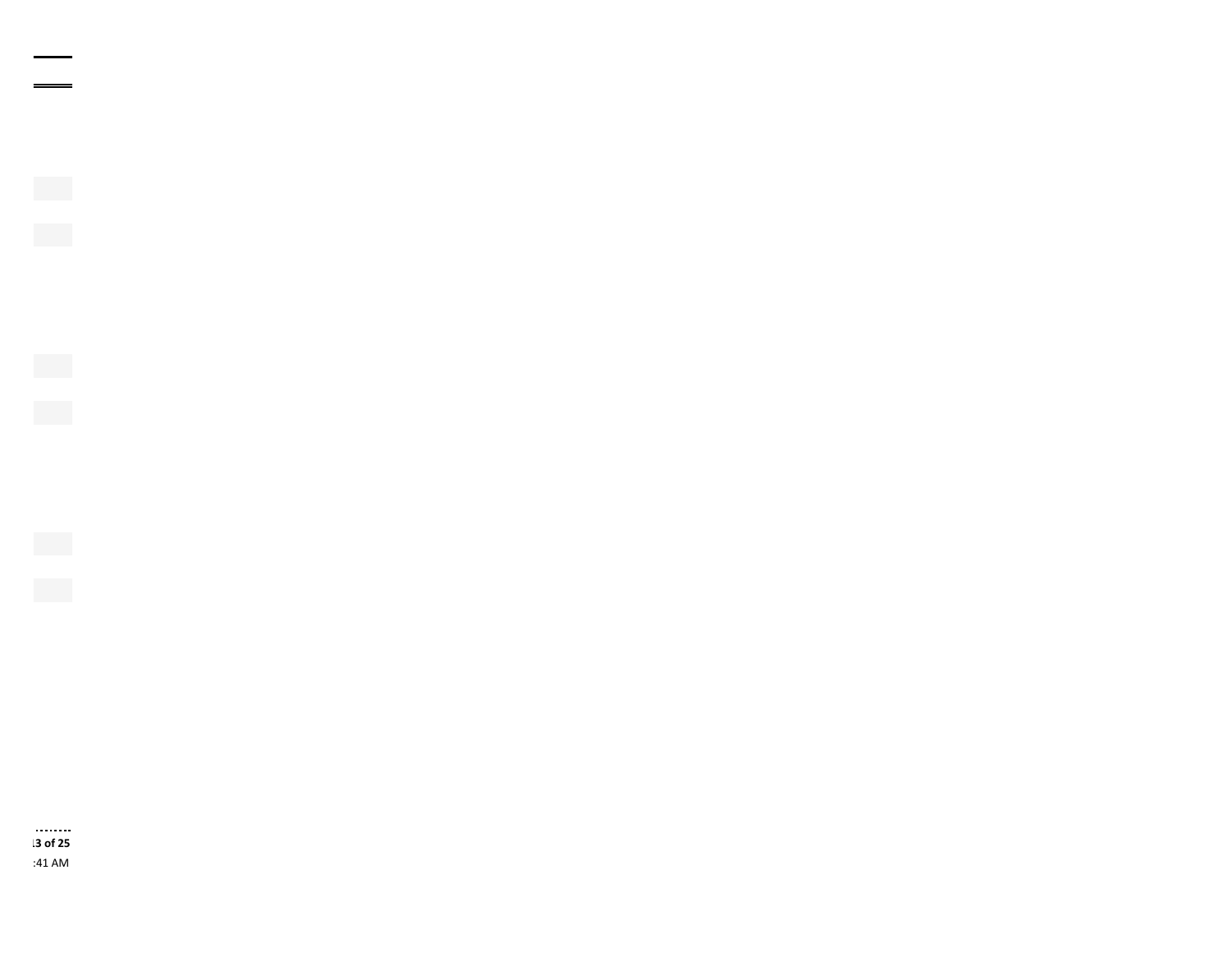|  | $\overline{\phantom{a}}$<br>First<br>aation :<br>Last.<br><br>- - | - -<br>Club | Show Wt<br>' Placing<br><b>Place</b><br>special<br>'Cidi |
|--|-------------------------------------------------------------------|-------------|----------------------------------------------------------|
|--|-------------------------------------------------------------------|-------------|----------------------------------------------------------|

Maine-Anjou ·············· 17 records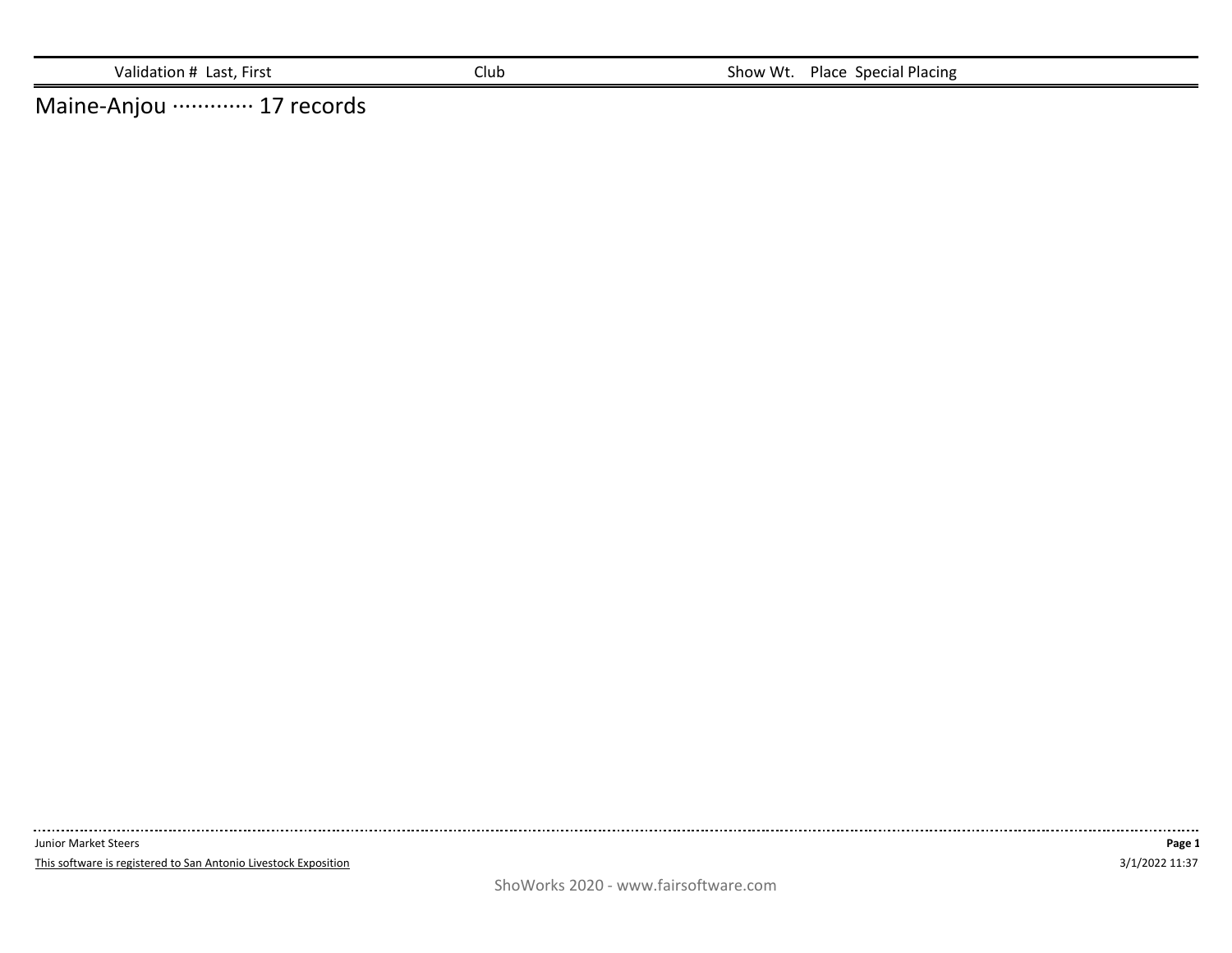$\sim$  . . . . . . . . **Page 14 of 25** :42 AM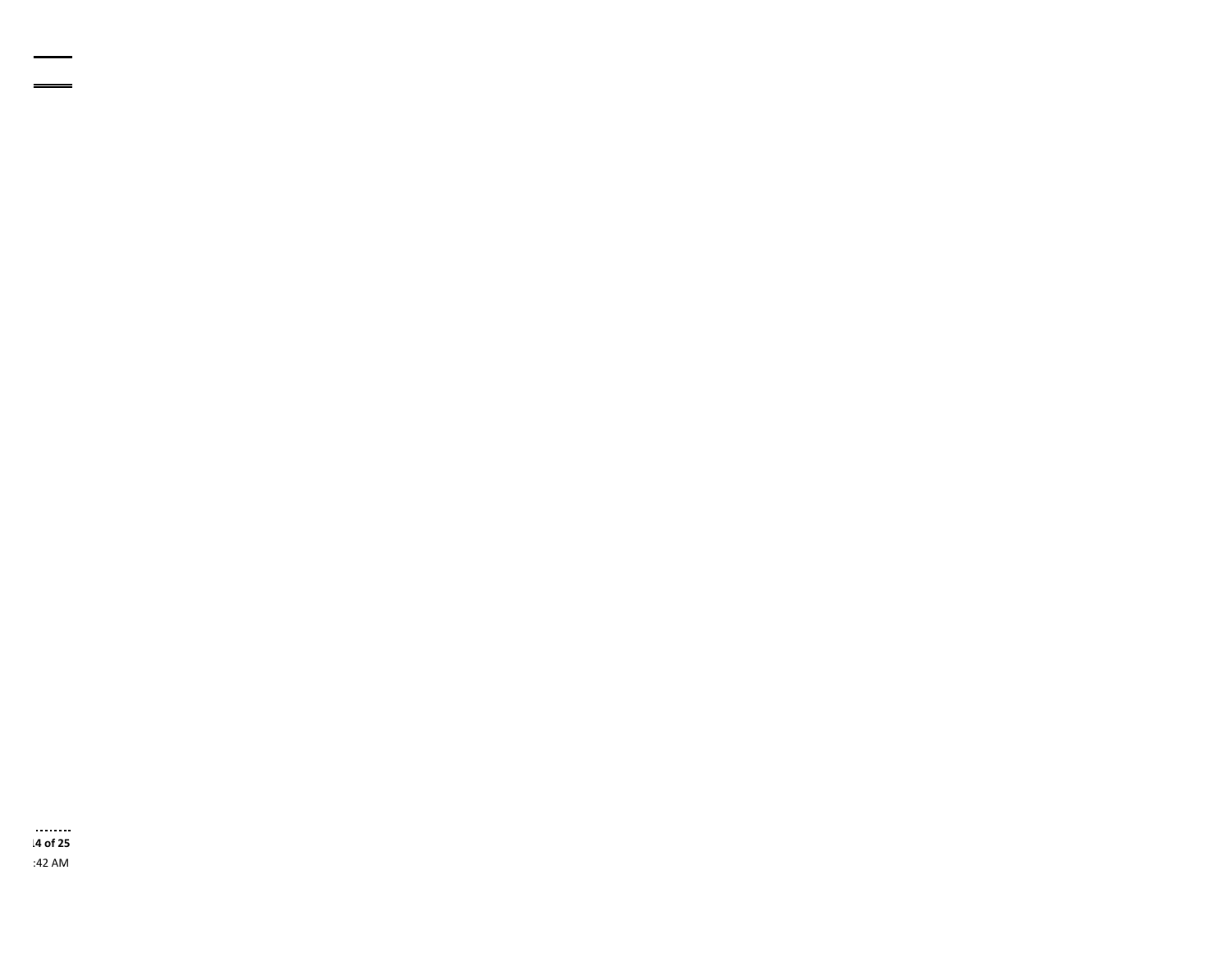| Validation # Last, First    | Club                     |      | Show Wt. Place Special Placing |
|-----------------------------|--------------------------|------|--------------------------------|
| Other Cross  44 records     |                          |      |                                |
| 75 ·············· 7 records |                          |      |                                |
| 47431 Rickabaugh, Joseph    | <b>Tolar FFA</b>         | 1033 | $\mathbf{1}$                   |
| 48894 Emery, Mallory        | Lubbock County 4H        | 1026 | $\overline{2}$                 |
| 38547 Dean, Coltyn          | Atascosa County 4H       | 1035 | 3                              |
| 52929 Skipper, Kody         | Potter County 4H         | 1037 | 4                              |
| 48871 Modisette, Cooper     | Lubbock County 4H        | 1044 | 5                              |
| 40831 Kubala, Grant         | Schulenburg FFA          | 1038 | 6                              |
| 39022 Merket, Maddox        | <b>Borden FFA</b>        | 1033 | $\overline{7}$                 |
|                             |                          |      |                                |
|                             |                          |      |                                |
| 76 ·············· 7 records |                          |      |                                |
| 40858 Hjelmervik, Maci      | Fisher County 4H         | 1087 | $\mathbf{1}$                   |
| 39980 Wiley, Brooklyn       | Canyon New Braunfels FFA | 1105 | $\overline{2}$                 |
| 39872 Watts, Emily          | Davenport FFA            | 1108 | 3                              |
| 39959 Hutchison, Brynna     | Canyon New Braunfels FFA | 1131 | 4                              |
| 40476 Gorr, Kambrie         | <b>Cisco FFA</b>         | 1093 | 5                              |
| 39182 Lemons, Braylen       | <b>Briscoe County 4H</b> | 1093 | 6                              |
| 50986 Johnson, Tryce        | <b>Happy FFA</b>         | 1108 | $\overline{7}$                 |
|                             |                          |      |                                |
|                             |                          |      |                                |
| 77 ………… 7 records           |                          |      |                                |
| 38807 Matheson, Kooper      | Bee County 4H            | 1168 | $\mathbf{1}$                   |
| 40628 Allen, Kinley         | Ellis County 4H          | 1177 | $\overline{2}$                 |
| 39979 Wiley, Addison        | Canyon New Braunfels FFA | 1187 | 3                              |
| 40257 David, Dawson         | Pilot Point FFA          | 1183 | 4                              |
| 40477 Gorr, Keeleigh        | <b>Cisco FFA</b>         | 1179 | 5                              |
| 50611 Kellermeier, Cole     | Runnels County 4H        | 1199 | 6                              |
| 46982 Krackau, Cole         | Hays County 4H           | 1198 | $\overline{7}$                 |

78 ············· 7 records

Junior Market Steers

 $\sim$   $\sim$   $\sim$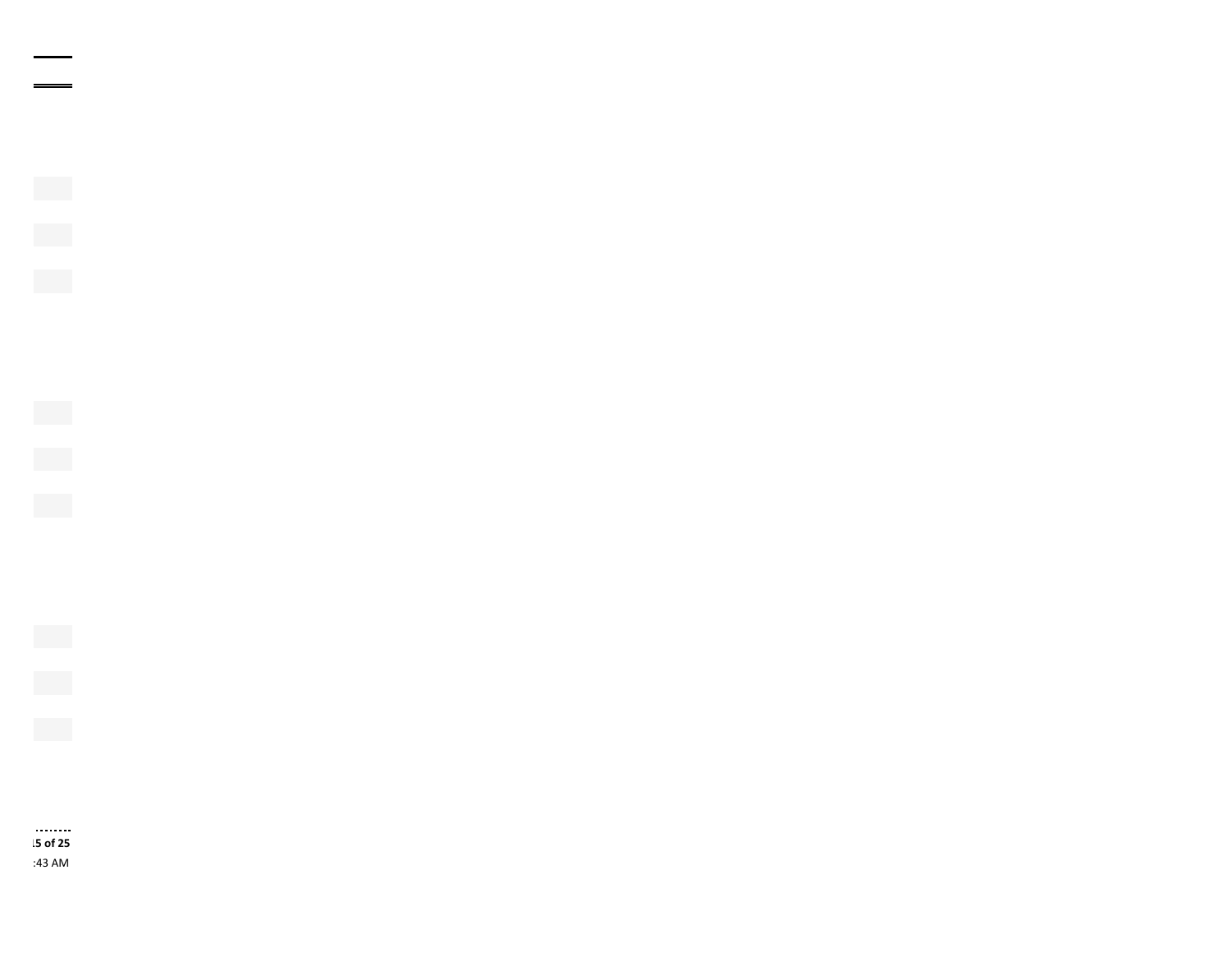| Validation # Last, First    | Club                       |      | Show Wt. Place Special Placing |  |
|-----------------------------|----------------------------|------|--------------------------------|--|
| Other Cross  44 records     |                            |      |                                |  |
| 78 ………… 7 records           |                            |      |                                |  |
| 48908 Lesky, Declan         | Lubbock County 4H          | 1253 | $\mathbf{1}$                   |  |
| 51061 Bedford, Maddison     | <b>Tarrant County 4H</b>   | 1274 | $\overline{2}$                 |  |
| 40748 Tusa, Georgia         | Falls County 4H            | 1219 | 3                              |  |
| 51615 Buckingham, Brooklyn  | Ft Elliott FFA             | 1270 | 4                              |  |
| 48232 Claunch, Paisli       | Lamb County 4H             | 1284 | 5                              |  |
| 52210 Floyd, Aniston        | Denver City FFA            | 1288 | 6                              |  |
| 46399 Garza, Armando        | <b>Guadalupe County 4H</b> | 1228 | $\overline{7}$                 |  |
|                             |                            |      |                                |  |
| 79  7 records               |                            |      |                                |  |
|                             |                            |      |                                |  |
| 40861 Jeffrey, Taylor       | Fisher County 4H           | 1379 | $\mathbf{1}$                   |  |
| 48939 Wall, William         | <b>Idalou FFA</b>          | 1323 | $\overline{2}$                 |  |
| 49727 Mason, Kaden          | Montgomery County 4H       | 1319 | 3                              |  |
| 47794 Grady, Mason          | Johnson County 4H          | 1368 | 4                              |  |
| 49677 Allan, Mason          | Prairie Valley FFA         | 1378 | 5                              |  |
| 52211 Floyd, Ashton         | Denver City FFA            | 1359 | 6                              |  |
| 50312 Branscum, Blaykin     | Lazbuddie FFA              | 1347 | $\overline{7}$                 |  |
|                             |                            |      |                                |  |
|                             |                            |      |                                |  |
| 80 ·············· 7 records |                            |      |                                |  |
| 48511 Speer, Barrett        | Leon County 4H             | 1419 | $\mathbf{1}$                   |  |
| 47537 Nichols, Koby         | Howard County 4H           | 1449 | $\overline{2}$                 |  |
| 48207 Bates, Kaley          | Hockley County 4H          | 1410 | 3                              |  |
| 49394 Naegelin, Ace         | Medina County 4H           | 1409 | 4                              |  |
| 49126 Villarreal, Aiden     | Smithson Valley FFA        | 1419 | 5                              |  |
| 39839 Page, Bailey          | <b>Wellington FFA</b>      | 1409 | 6                              |  |
| 40107 Bezner, Beau          | Dallam County 4H           | 1397 | $\overline{7}$                 |  |
|                             |                            |      |                                |  |

81 ·············· 1 record

Junior Market Steers

 $\sim$   $\sim$   $\sim$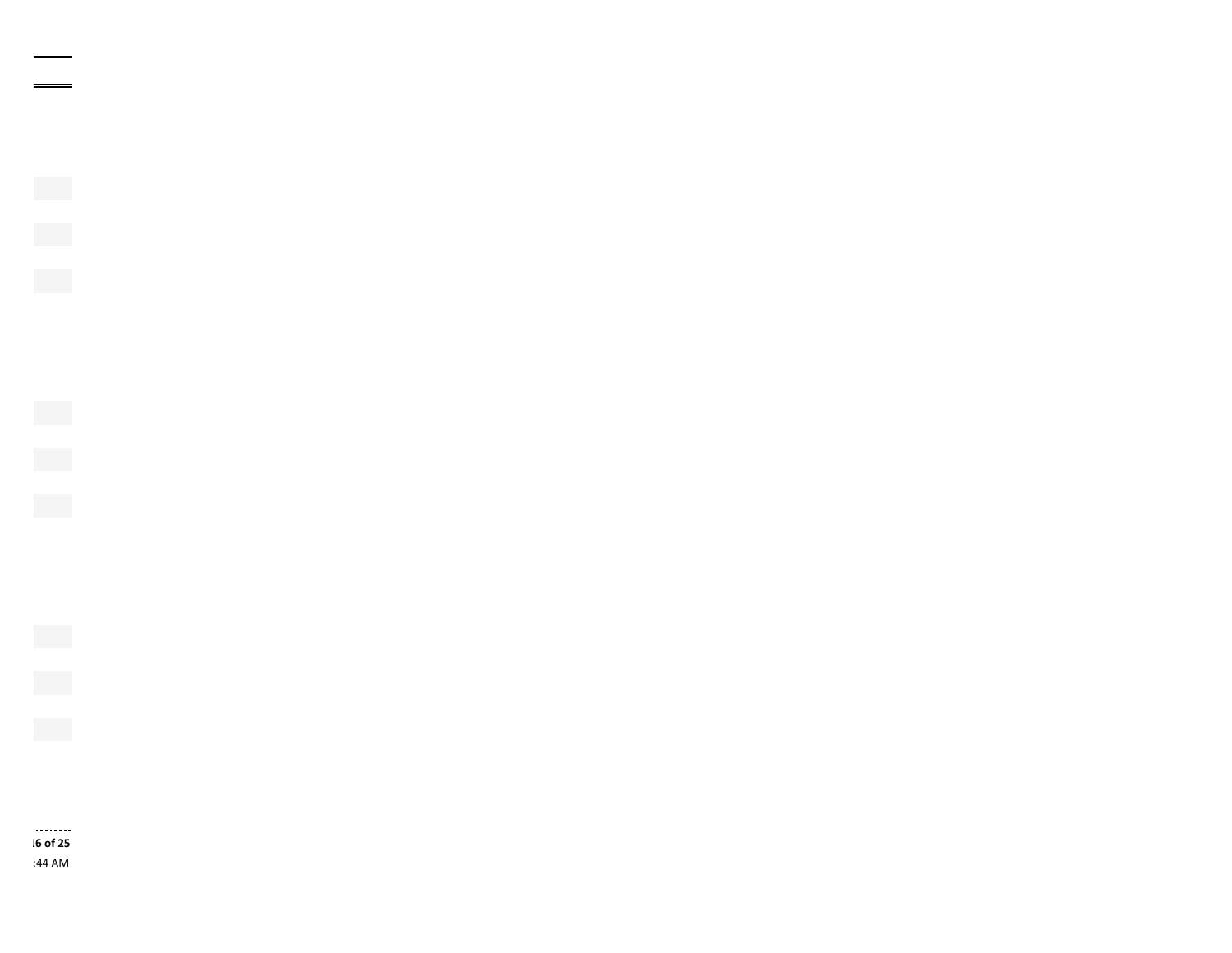| Validation # Last, First    | Club              |      | Show Wt. Place Special Placing |
|-----------------------------|-------------------|------|--------------------------------|
| Other Cross ………… 44 records |                   |      |                                |
| 81 ………… 1 record            |                   |      |                                |
| 40861 Jeffrey, Taylor       | Fisher County 4H  | 1379 | 1 Champion Other Cross         |
| 82 ………… 1 record            |                   |      |                                |
| 48939 Wall, William         | <b>Idalou FFA</b> | 1323 | 1 Reserve Champion Other Cross |

-------------------------

. . . .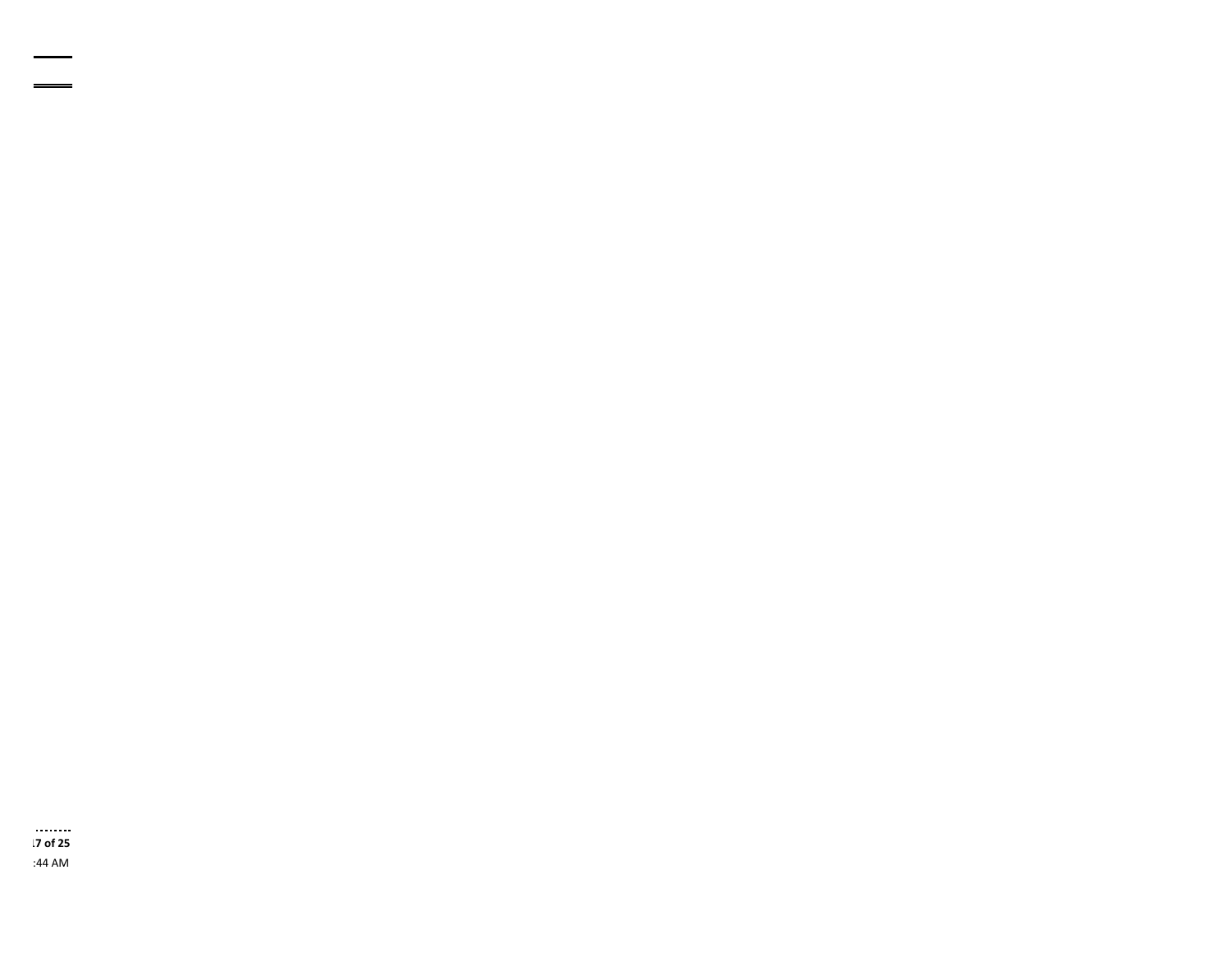| Validation # Last, First    | Club                | Show Wt. | Place Special Placing        |
|-----------------------------|---------------------|----------|------------------------------|
| Red Angus ………… 8 records    |                     |          |                              |
| 46 ………… 3 records           |                     |          |                              |
| 51974 Smith, Matthew        | La Vernia FFA       | 1174     | $\mathbf{1}$                 |
| 46523 Missildine, Parker    | <b>Marion FFA</b>   | 1113     | $\overline{2}$               |
| 39943 Wenzel, Hope          | Davenport FFA       | 1158     | 3                            |
| 47 ·············· 3 records |                     |          |                              |
| 51197 Henkhaus, Preslie     | Tom Green County 4H | 1307     | $\mathbf{1}$                 |
| 51661 Rodenberger, Hilton   | Wilbarger County 4H | 1319     | $\overline{2}$               |
| 40221 Pieniazek, Garrison   | Frenship FFA        | 1379     | 3                            |
| 48 ………… 1 record            |                     |          |                              |
| 51197 Henkhaus, Preslie     | Tom Green County 4H | 1307     | 1 Champion Red Angus         |
| 49 ············· 1 record   |                     |          |                              |
| 51661 Rodenberger, Hilton   | Wilbarger County 4H | 1319     | 1 Reserve Champion Red Angus |

-------------------------

. . . .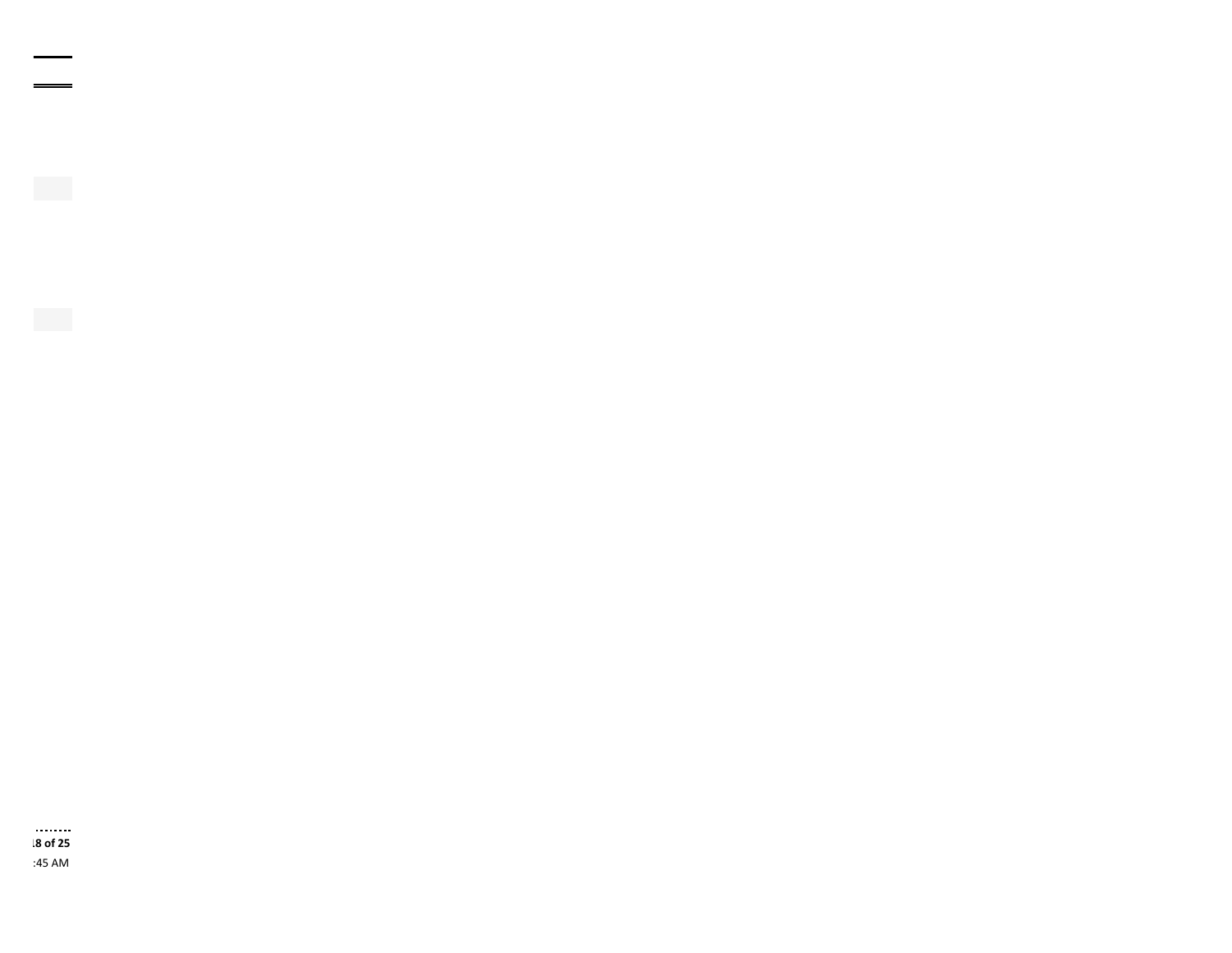| Validation # Last, First    | Club                     |      | Show Wt. Place Special Placing |        |
|-----------------------------|--------------------------|------|--------------------------------|--------|
| Red Cross  17 records       |                          |      |                                |        |
| 65 ·············· 5 records |                          |      |                                |        |
| 49876 Leerskov, Addilyn     | Corsicana FFA            | 1175 | $\mathbf{1}$                   |        |
| 47784 Driver, Lathan        | Johnson County 4H        | 1155 | $\overline{2}$                 |        |
| 38753 Vasquez, Catherine    | <b>Bastrop County 4H</b> | 1180 | 3                              |        |
| 47455 Arlington, Ashton     | <b>Granbury FFA</b>      | 1143 | 4                              |        |
| 50483 Smitherman, Maggie    | Franklin FFA             | 1188 | 5                              |        |
| 66 ·············· 5 records |                          |      |                                |        |
| 49165 Ahlschwede, Sophie    | Mason County 4H          | 1289 | $\mathbf{1}$                   |        |
| 48923 Bozeman, Kinley       | <b>Idalou FFA</b>        | 1272 | $\overline{2}$                 |        |
| 49293 Groschke, Duke        | McLennan County 4H       | 1261 | $\mathsf{3}$                   |        |
| 50629 Book, Sheldon         | Runnels County 4H        | 1289 | $\overline{4}$                 |        |
| 52231 Harrel, Caden         | Denver City FFA          | 1289 | 5                              |        |
| 67 ·············· 5 records |                          |      |                                |        |
| 47397 Popelka, Copper       | Hockley County 4H        | 1379 | $\mathbf{1}$                   |        |
| 40552 Norwood, Elizabeth    | Ellis County 4H          | 1387 | $\overline{2}$                 |        |
| 50429 Hale, Harper          | Roberts County 4H        | 1379 | $\mathsf{3}$                   |        |
| 48806 Schilling, Grant      | Slaton FFA               | 1365 | 4                              |        |
| 52222 Garcia, David         | Denver City FFA          | 1449 | 5                              |        |
| 68 ………… 1 record            |                          |      |                                |        |
| 47397 Popelka, Copper       | Hockley County 4H        | 1379 | 1 Champion Red Cross           |        |
| 69 ············· 1 record   |                          |      |                                |        |
| 40552 Norwood, Elizabeth    | Ellis County 4H          | 1387 | 1 Reserve Champion Red Cross   |        |
| Junior Market Steers        |                          |      |                                | Page 1 |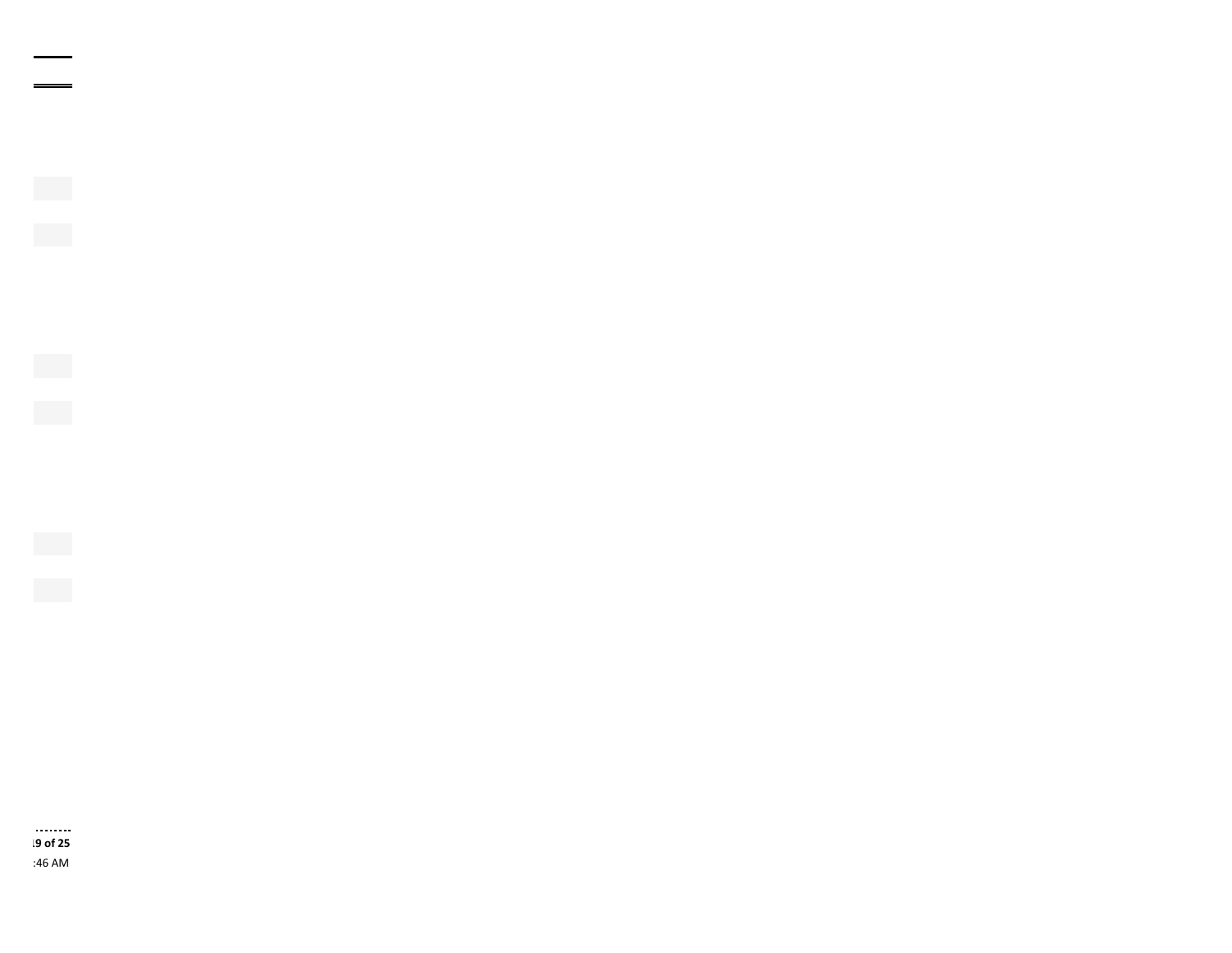| Validation # Last, First<br>Club |  |
|----------------------------------|--|
|----------------------------------|--|

Show Wt. Place Special Placing

Red Cross ·············· 17 records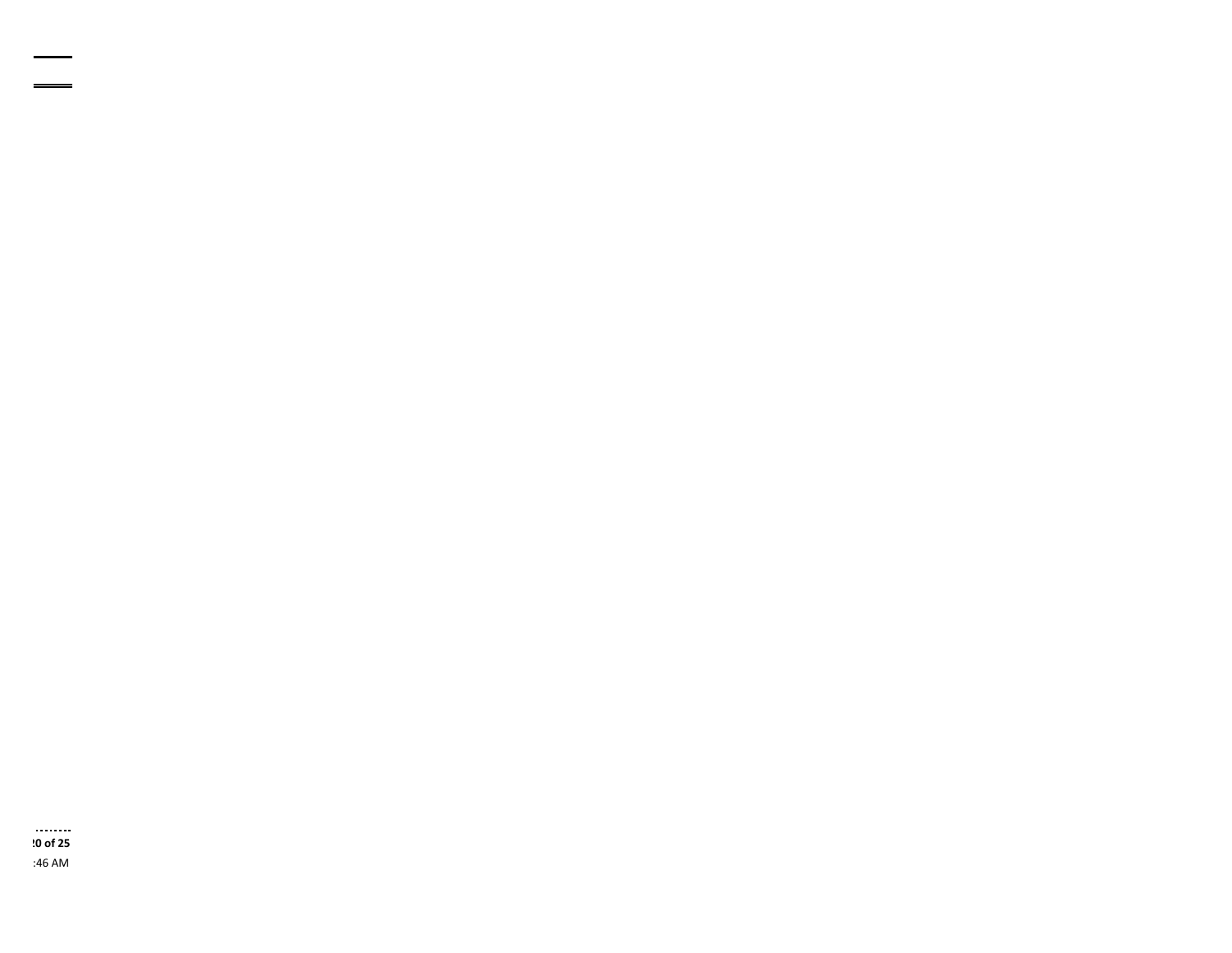| Validation # Last, First    | Club                          |      | Show Wt. Place Special Placing     |
|-----------------------------|-------------------------------|------|------------------------------------|
| Santa Gertrudis  11 records |                               |      |                                    |
| 26 ………… 3 records           |                               |      |                                    |
| 48996 Huffaker, Peyton      | Tahoka FFA                    | 1197 | $\mathbf{1}$                       |
| 50684 Rodriguez, Kyhran     | San Patricio County 4H        | 1212 | $\overline{2}$                     |
| 52032 Bellinger, Brenna     | Wilson County 4H              | 1209 | 3                                  |
| 27 ………… 3 records           |                               |      |                                    |
| 51954 Koepp, Landyn         | La Vernia FFA                 | 1279 | $\mathbf{1}$                       |
| 51977 Ramzinski, Lane       | La Vernia FFA                 | 1294 | $\overline{2}$                     |
| 49988 Soliz, Greg           | Veterans Memorial Corpus Chri | 1382 | 3                                  |
| 28 ………… 3 records           |                               |      |                                    |
| 51844 Johnson, Caylynn      | Stockdale FFA                 | 1415 | $\mathbf{1}$                       |
| 48664 Wieding, Holten       | Three Rivers FFA              | 1385 | $\overline{2}$                     |
| 49026 Stone, Bryson         | Tahoka FFA                    | 1459 | 3                                  |
| 29 ………… 1 record            |                               |      |                                    |
| 51954 Koepp, Landyn         | La Vernia FFA                 | 1279 | 1 Champion Santa Gertrudis         |
| 30 ············· 1 record   |                               |      |                                    |
| 51844 Johnson, Caylynn      | Stockdale FFA                 | 1415 | 1 Reserve Champion Santa Gertrudis |

--------------------------Junior Market Steers

This software is registered to San Antonio Livestock Exposition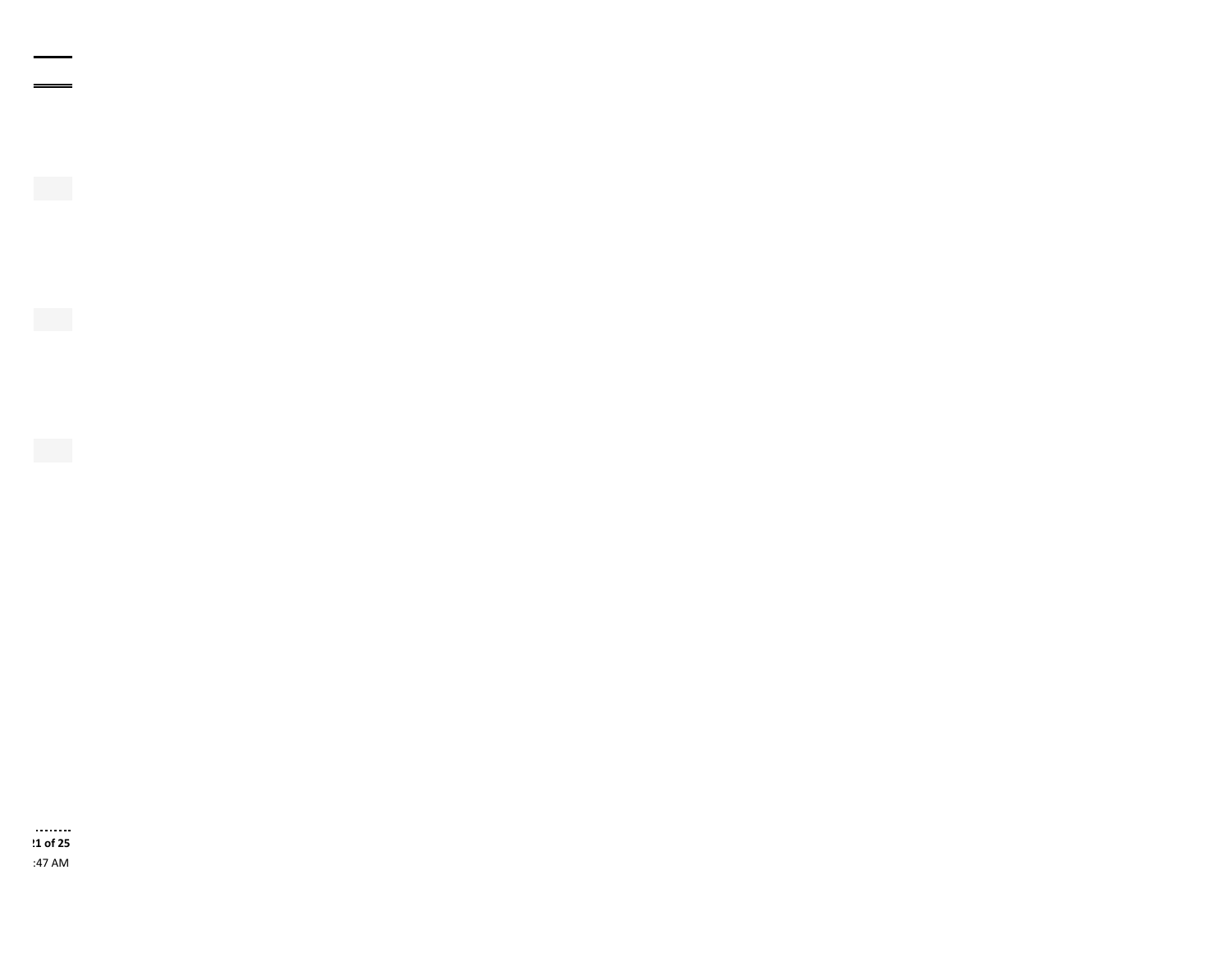| Validation # Last, First   | Club                  |      | Show Wt. Place Special Placing |
|----------------------------|-----------------------|------|--------------------------------|
| Shorthorn  11 records      |                       |      |                                |
| 50 ············· 3 records |                       |      |                                |
| 46212 Scribner, Hudson     | Gray County 4H        | 1217 | $\mathbf{1}$                   |
| 49792 Howard-Kay, Jt       | New Caney FFA         | 1219 | $\overline{2}$                 |
| 52777 Lipham, Preston      | Stonewall County 4H   | 1155 | 3                              |
| 51 ············· 3 records |                       |      |                                |
| 48027 Dutton, Pierce       | Kendall County 4H     | 1270 | $\mathbf{1}$                   |
| 49432 Runnels, Allyson     | Hondo FFA             | 1269 | $\overline{2}$                 |
| 49032 Henry, Braeden       | New Home FFA          | 1247 | $\mathsf{3}$                   |
| 52 ············· 3 records |                       |      |                                |
| 48819 Bessire, Bliss       | Lubbock County 4H     | 1419 | $\mathbf{1}$                   |
| 47040 Sims, Kelsey         | <b>Brownsboro FFA</b> | 1327 | $\overline{2}$                 |
| 48731 Wootan, Payton       | Llano County 4H       | 1429 | 3                              |
| 53 ………… 1 record           |                       |      |                                |
| 48027 Dutton, Pierce       | Kendall County 4H     | 1270 | 1 Champion Shorthorn           |
| 54 ………… 1 record           |                       |      |                                |
| 48819 Bessire, Bliss       | Lubbock County 4H     | 1419 | 1 Reserve Champion Shorthorn   |

--------------------------Junior Market Steers

This software is registered to San Antonio Livestock Exposition

 $- - -$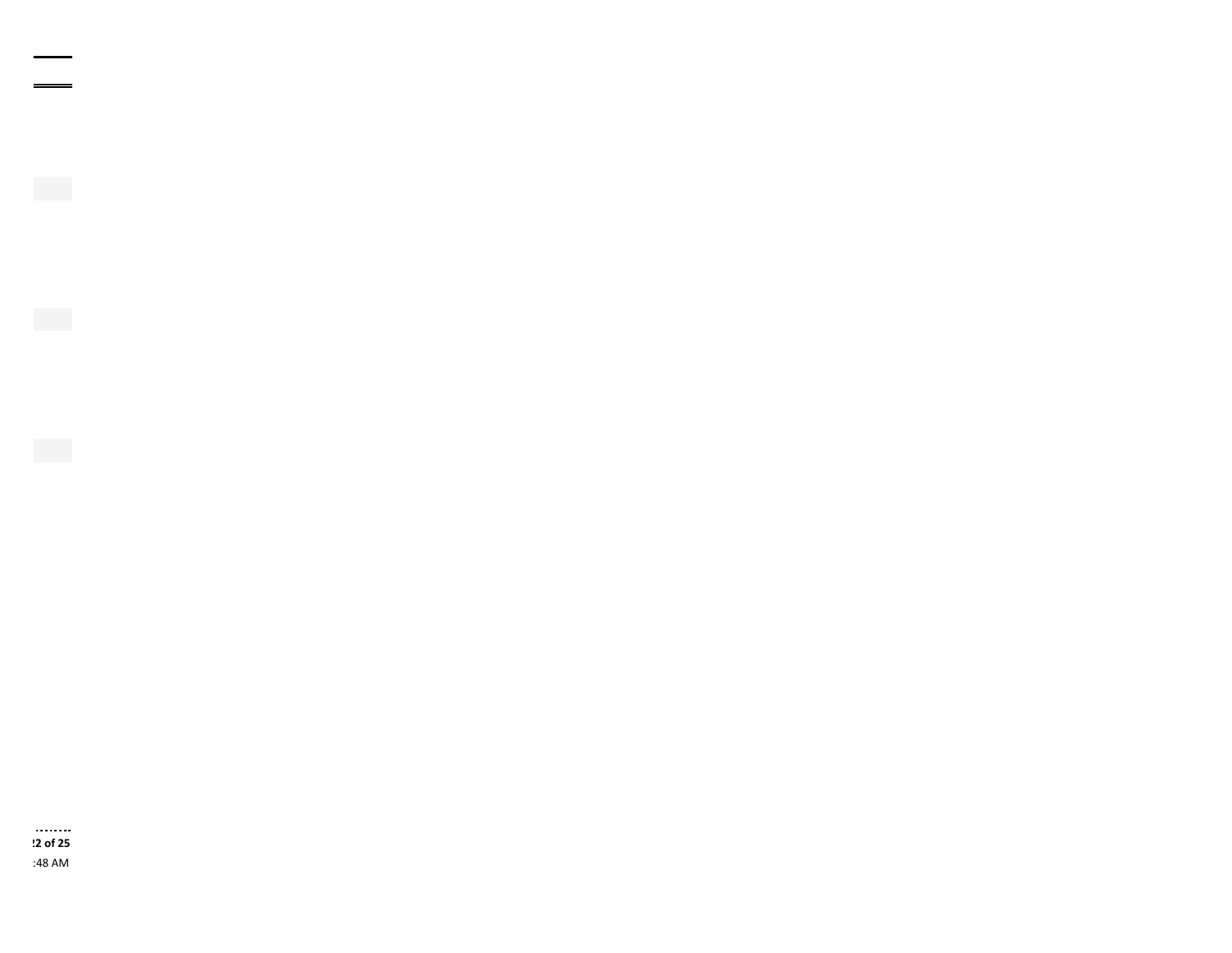| Validation # Last, First    | Club               |      | Show Wt. Place Special Placing |
|-----------------------------|--------------------|------|--------------------------------|
| Simbrah  11 records         |                    |      |                                |
| 16 ············· 3 records  |                    |      |                                |
| 51857 Keller, Chloe         | Stockdale FFA      | 1187 | $\mathbf{1}$                   |
| 38530 Hofferichter, Clayton | Atascosa County 4H | 1189 | $\overline{2}$                 |
| 51905 Pfeil, Kenley         | Wilson County 4H   | 1187 | $\mathsf{3}$                   |
| 17 ············· 3 records  |                    |      |                                |
| 53402 Holmes, Hollis        | Goliad County 4H   | 1297 | $\mathbf{1}$                   |
| 46171 Hardcastle, Kooper    | Gonzales County 4H | 1287 | $\overline{2}$                 |
| 39030 Briley, Logan         | Borden FFA         | 1269 | 3                              |
| 18 ………… 3 records           |                    |      |                                |
| 38597 Caldwell, Aaliyah     | Atascosa County 4H | 1369 | $\mathbf{1}$                   |
| 48917 Airhart, Corbin       | Lubbock County 4H  | 1427 | $\overline{2}$                 |
| 38890 Hitt, Shylei          | <b>Troy FFA</b>    | 1463 | 3                              |
| 19 ············· 1 record   |                    |      |                                |
| 53402 Holmes, Hollis        | Goliad County 4H   | 1297 | 1 Champion Simbrah             |
| 20 ············· 1 record   |                    |      |                                |
| 38597 Caldwell, Aaliyah     | Atascosa County 4H | 1369 | 1 Reserve Champion Simbrah     |

 $- - -$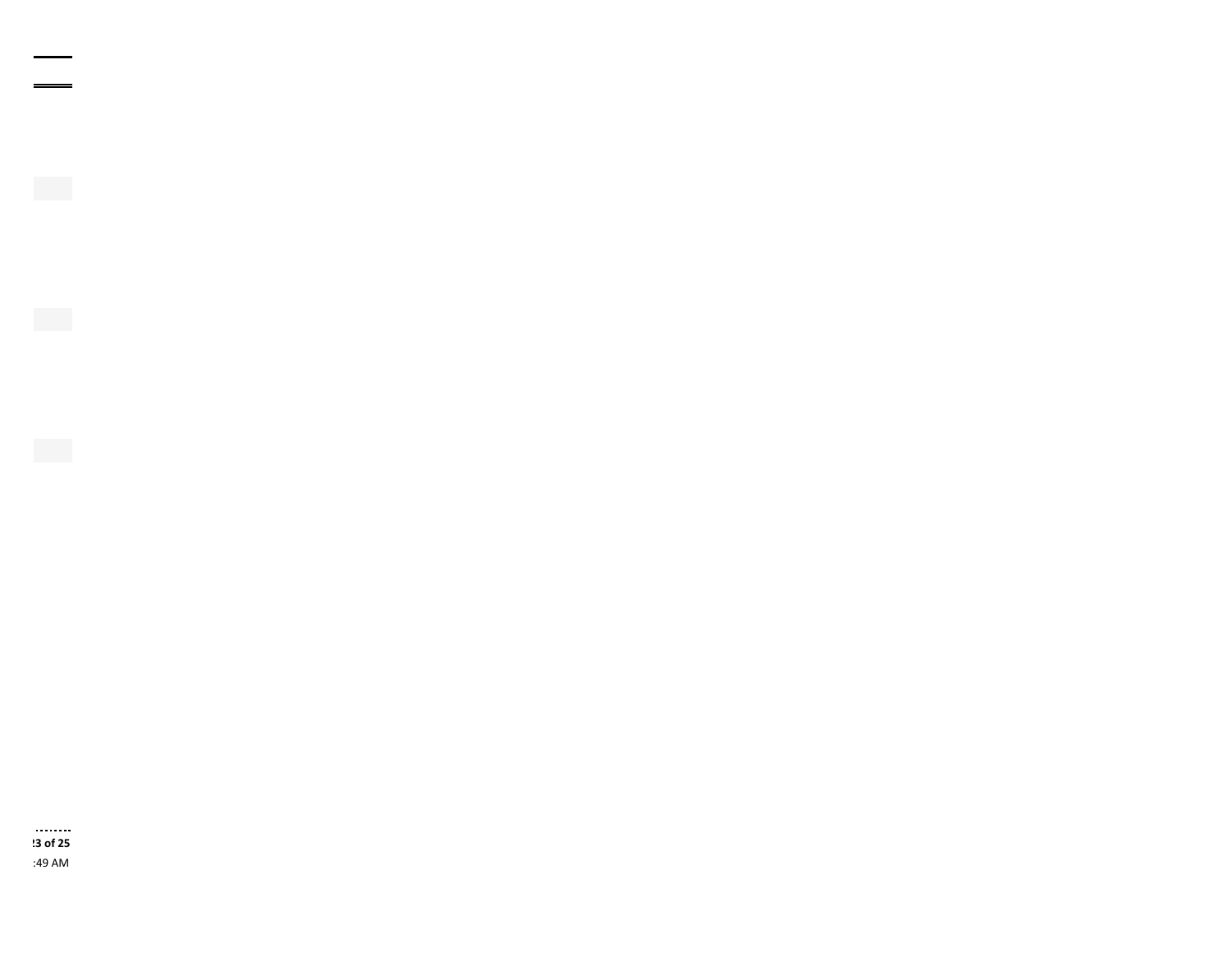| Validation # Last, First                                        | Club                          |      | Show Wt. Place Special Placing |
|-----------------------------------------------------------------|-------------------------------|------|--------------------------------|
| Simmental ………… 15 records                                       |                               |      |                                |
| 55 ············· 4 records                                      |                               |      |                                |
| 46487 Conteras-Garcia, Jenna                                    | Samuel Clemens Cibolo Creek F | 1180 | $\mathbf{1}$                   |
| 50873 Gilleland, Brooklyn                                       | Lindale FFA                   | 1177 | $\overline{2}$                 |
| 50404 Freudiger-Arredondo, Sydney                               | Refugio County 4H             | 1215 | 3                              |
| 46415 Harborth, Ava                                             | <b>Marion FFA</b>             | 1187 | 4                              |
|                                                                 |                               |      |                                |
| 56 ············· 4 records                                      |                               |      |                                |
| 40115 Bezner, Kirsten                                           | Dallam County 4H              | 1299 | $\mathbf{1}$                   |
| 51175 Tennison, Jennah                                          | Wall FFA                      | 1313 | $\overline{2}$                 |
| 52495 Fischer, Graham                                           | Wichita County 4H             | 1309 | 3                              |
| 47365 Albus, Braxie                                             | Hockley County 4H             | 1287 | $\overline{4}$                 |
|                                                                 |                               |      |                                |
| 57 ············· 4 records                                      |                               |      |                                |
| 48879 Altman, Luke                                              | Lubbock County 4H             | 1399 | $\mathbf{1}$                   |
| 48960 Patschke, Aniston                                         | <b>Idalou FFA</b>             | 1444 | $\overline{2}$                 |
| 49009 Jordan, Jace                                              | New Home FFA                  | 1389 | 3                              |
| 49468 Lambert, Mcky                                             | Midland County 4H             | 1399 | 4                              |
|                                                                 |                               |      |                                |
| 58 ·············· 1 record                                      |                               |      |                                |
| 48879 Altman, Luke                                              | Lubbock County 4H             | 1399 | 1 Champion Simmental           |
| 59 ············· 1 record                                       |                               |      |                                |
| 48960 Patschke, Aniston                                         | <b>Idalou FFA</b>             | 1444 | 1 Reserve Champion Simmental   |
|                                                                 |                               |      |                                |
| 83 ………… 1 record                                                |                               |      |                                |
| 48879 Altman, Luke                                              | Lubbock County 4H             | 1399 | 1 Grand Champion Market Steer  |
| Junior Market Steers                                            |                               |      | Page 2                         |
| This software is registered to San Antonio Livestock Exposition |                               |      | 3/1/2022 11:37                 |